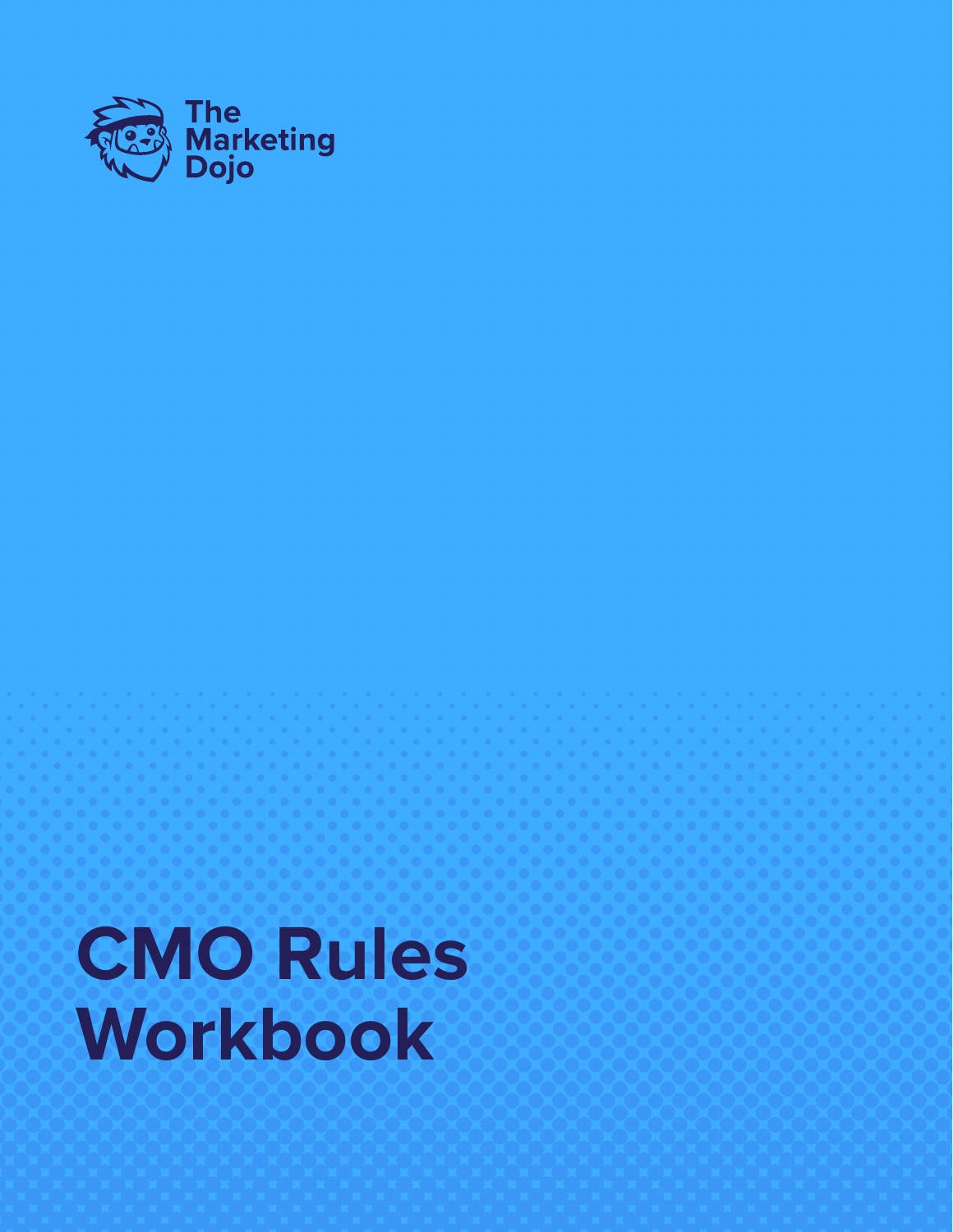## Congratulations on joining The Marketing Dojo and committing towards earning your Marketing Black Belt.

**CONTRACTOR** 

Our CMO Rules video series goes over TEN rules every marketer should follow to be successful. We encourage you to watch one video a week and then work on the action items from the video before moving on to the next.

### **Action:**

Make the commitment to this learning series! Schedule a 30-minute block every week to view the video lesson and time to do any of the action items from the lesson.

## **Video Lessons**

All the video lessons are all housed **[here](https://www.sherpamarketing.ca/dojo/the-rules).** You have free lifetime access to these courses. .

### **Action:**

Make sure you have access to this page and can see all the videos. If you're having problems, please **[email us here](mailto:mfisher%40sherpamarketing.ca?subject=)**.

**[Access the video library!](https://www.sherpamarketing.ca/dojo/the-rules)**

## **Marty Fisher** Founder of Sherpa Marketing

and Creator of The Marketing Dojo.









CMO RULES WORKBOOK | **2**

[sherpamarketing.ca](https://www.sherpamarketing.ca/)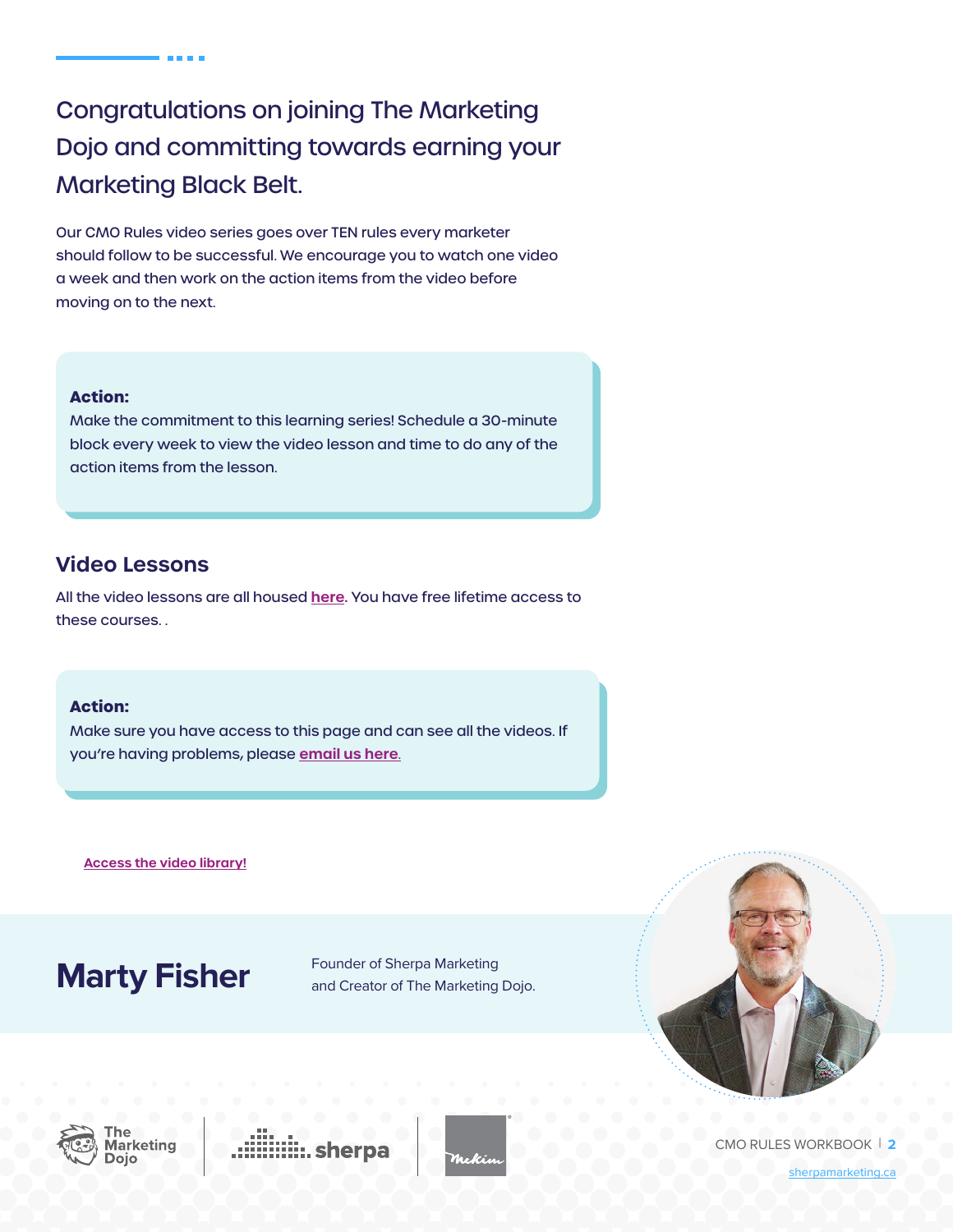## **What's Inside:**

**BEER** 

## **What you'll learn**

## **Lessons**



**[CMO Rule #1: Wow Your Customers – The Remix Strategy](#page-4-0)**



**[CMO Rule #2: Measure Everything](#page-7-0)**



**[CMO Rule #3: Build a Marketing Engine](#page-10-0)**



**[CMO Rule #4: Use Automation](#page-13-0)**



**[CMO Rule #5: Invest in Powerful Positioning](#page-17-0)**



**[CMO Rule #6: Dominate a Niche](#page-22-0)**



**[CMO Rule #7: Build a Solid Referral Funne](#page-25-0)**



**[CMO Rule #8: Build and Activate a World-Class Team](#page-28-0)**



**[CMO Rule #9: Give Clear Marketing Briefs](#page-32-0)**

**[CMO Rule #10: Plan Your Ideal Week](#page-35-0)**

## **Worksheets and Templates**



**[Top Marketing Automation Tools](https://sherpa2020.blob.core.windows.net/documents/dojo-workbooks/TopMarketingAutomationTools.pdf)**



**[Content Engine Planner](https://sherpa2020.blob.core.windows.net/documents/dojo-workbooks/ContentEnginePlanner.pdf)**

**[Referral Pipeline Builder](https://sherpa2020.blob.core.windows.net/documents/dojo-workbooks/ReferralPipelineBuilder.pdf)**

**[Niche Domination Worksheet](https://sherpa2020.blob.core.windows.net/documents/dojo-workbooks/NicheDominatorWorksheet.pdf)**



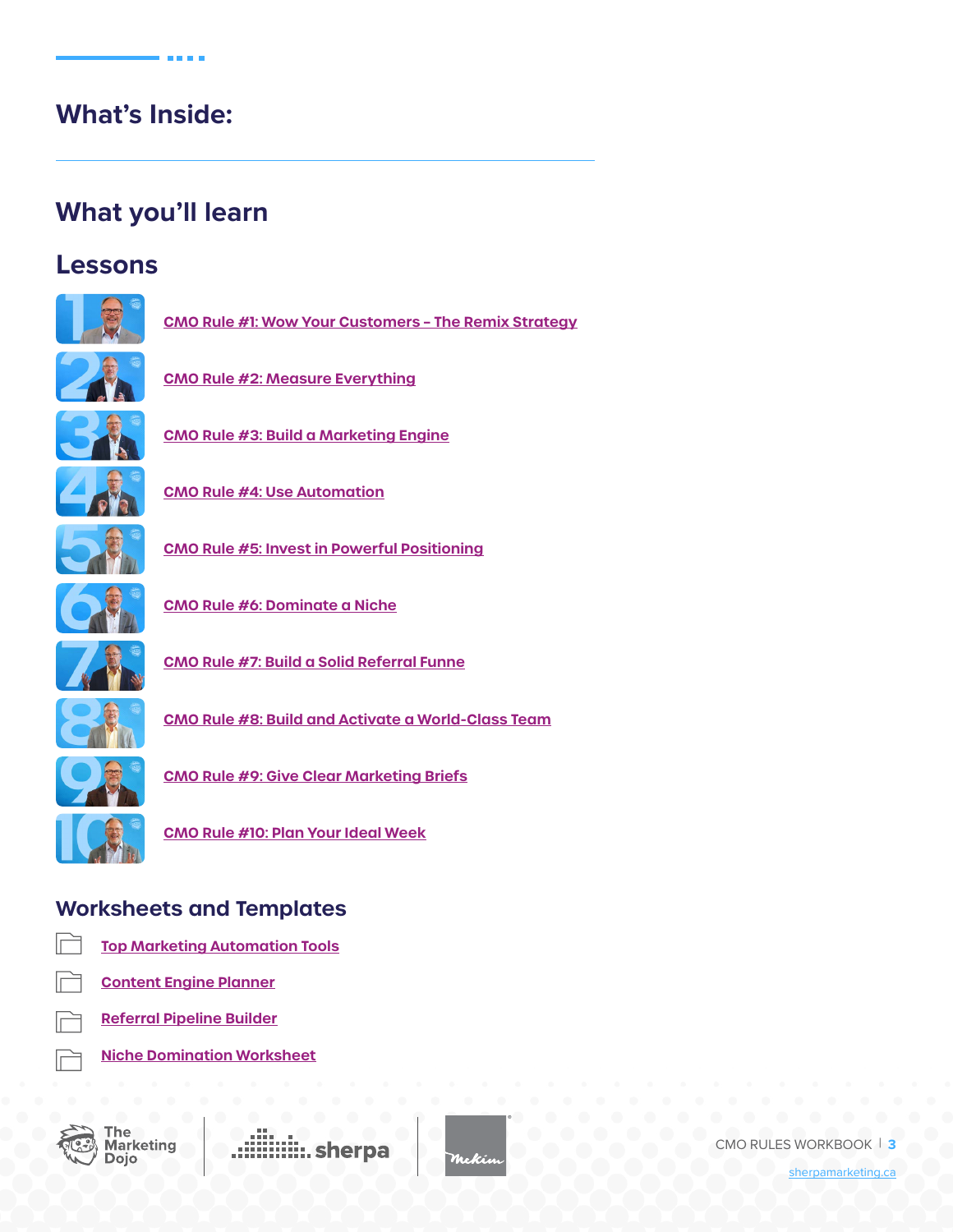## **What you'll learn**

## **Throughout the ten videos in this series, you'll learn how to:**

- Stand out and wow your customers by creating memorable customer experiences that blow them away.
- You'll learn how to measure things that matter to determine if your campaign was a success, by setting win conditions and designing the perfect funnel.
- Create a marketing/lead engine that can be systemized and scaled in order for you to grow your business.
- Learn how and when to use automation to help you free up valuable time and resources.
- Craft the perfect positioning statement AND get your team onboard to use that statement as their north star.
- Dominate one niche and grow to other niches.
- Build a solid referral funnel that your customers will be excited to share their contacts with you and then systemize it so that it runs smoothly.
- Build a world-class team, because when you hire the right types of people, you build trust in your team and give them more responsibilities, letting you focus on building and growing your business.
- Write clear marketing briefs, what details to include and what information to have on hand.
- Gain back 4-6 hours of your week and build design your ideal week, helping you create the work/life harmony that is right for you.



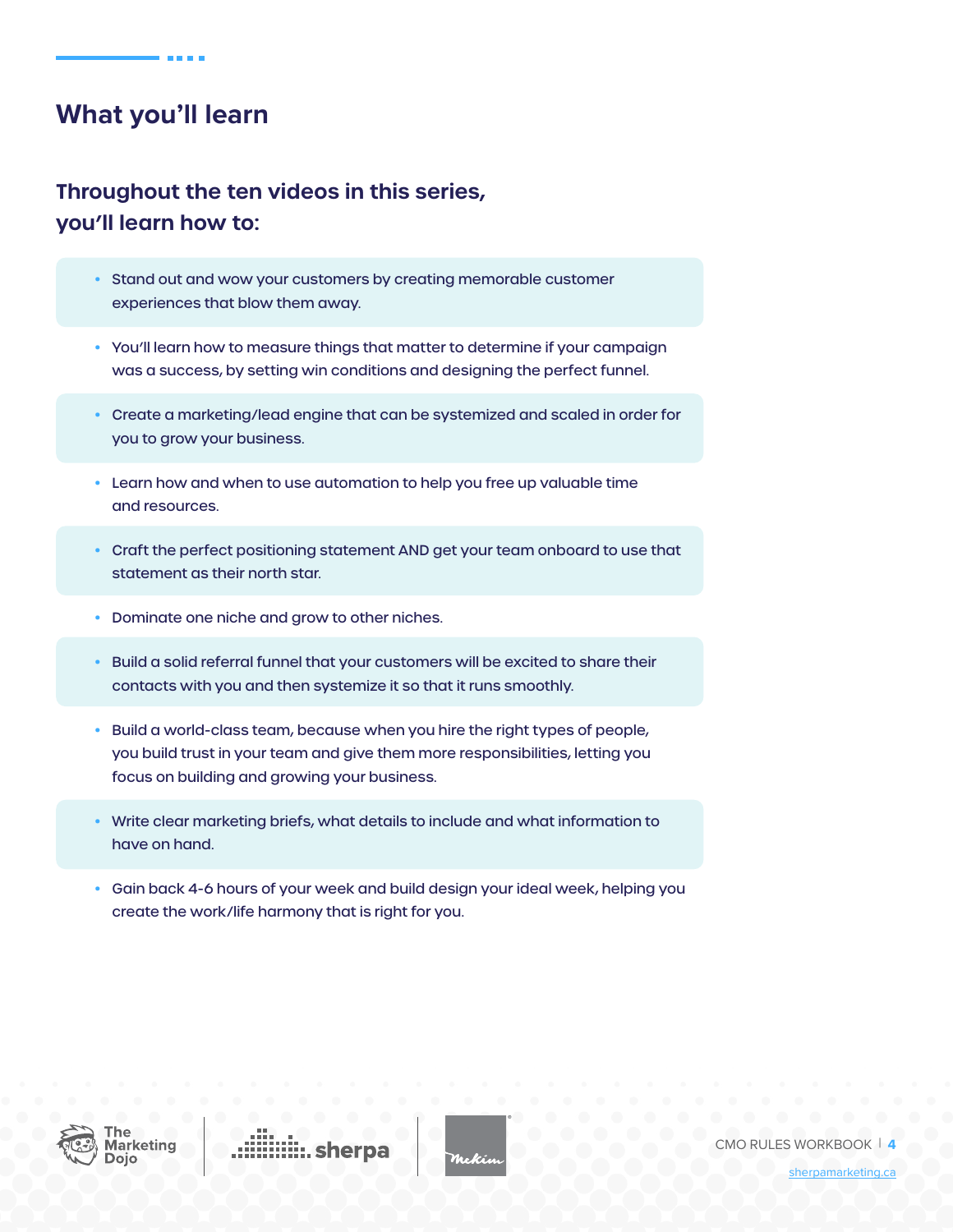## <span id="page-4-0"></span>**Wow Your Customers – The Remix Strategy**

WOW zone customers are your best source for repeat business and referrals. Wowing your customers creates a relationship and trust that you can tap into for future business at a fraction of the cost of acquiring a new customer.

Truly "wowing" your customers is not something you can do halfway. You need to create unique and memorable customer experiences.

Your core offering needs to be great, and your sales and customer service departments need to be even better.

### **Kick-ass Marketing Department**

**Remix Strategy** +

**Unique and memorable customer experiences that turn your customers into brand advocates**

**Exercise:** Take a second and think of a brand that you've had a great experience with lately. One that you would go out of your way to recommend to someone else.

• What was about it that was so great?

• What made it feel special and/or unique?



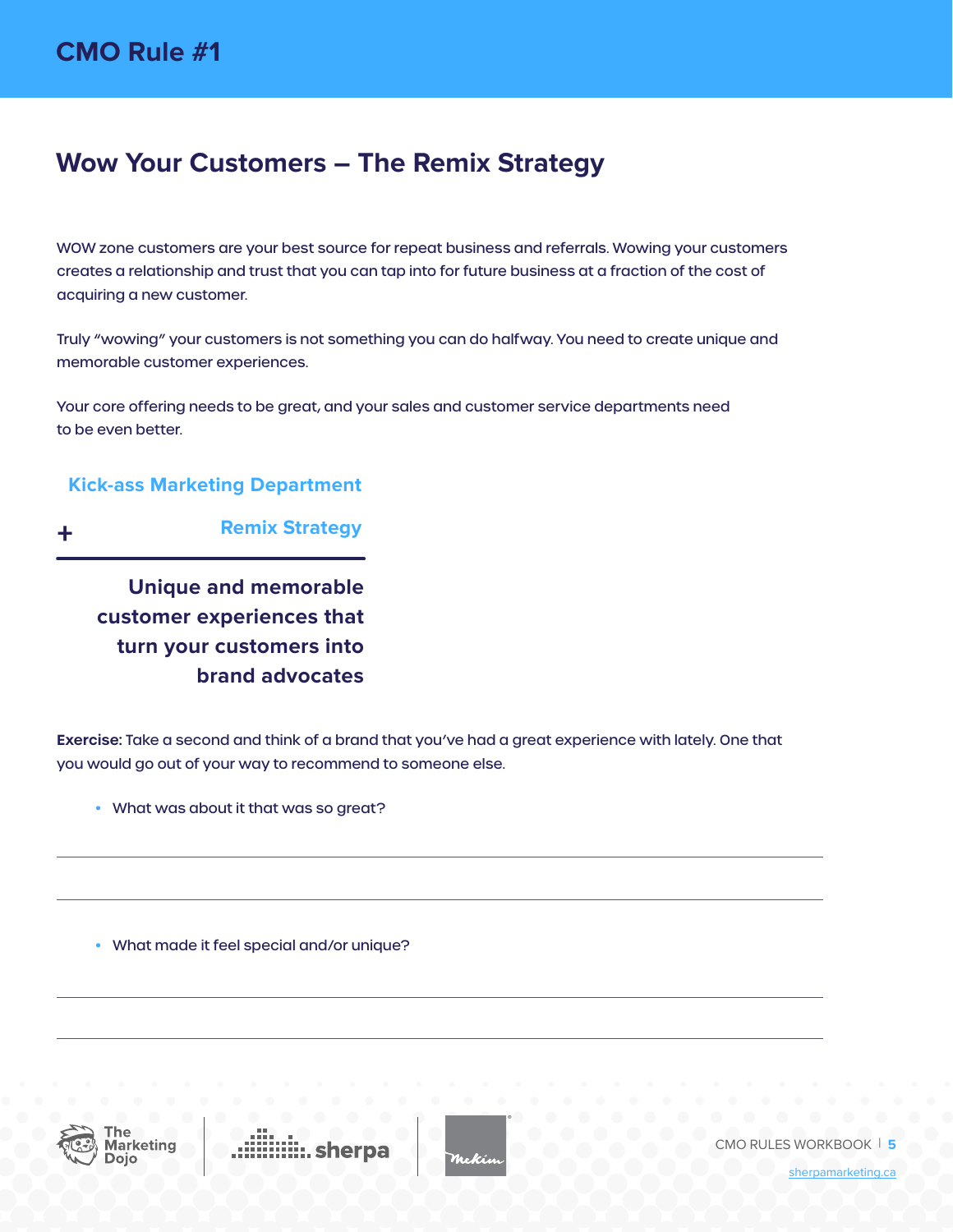## **Our job as marketers is to create unique experiences that completely stand out from any of your competitors.**

## **Ask yourself:**

• What can you or your business do that no one else in your industry does?

• How can you disrupt the mindset of what is expected by your target audience?

**Ideas**

## **The Remix Strategy**

This process is all about leveraging what works in other (unrelated) industries to give you inspiration to create something new and unique in your own industry.

### **Example:**

An autobody shop that washes your car after your appointment. – This is pretty predictable.

You have a meeting with your financial planner and when you go to the parking lot after the meeting you find your car has been washed. - Now that's the totally unique and unexpected value you're trying to achieve.

The key to the Remix Strategy is to focus on creating unique, memorable, and unexpected value in your customer experiences.

The way to move your customers into the WOW Zone is by using the Remix Strategy to repurpose examples of great customer service that you've seen in other industries.







CMO RULES WORKBOOK | **6**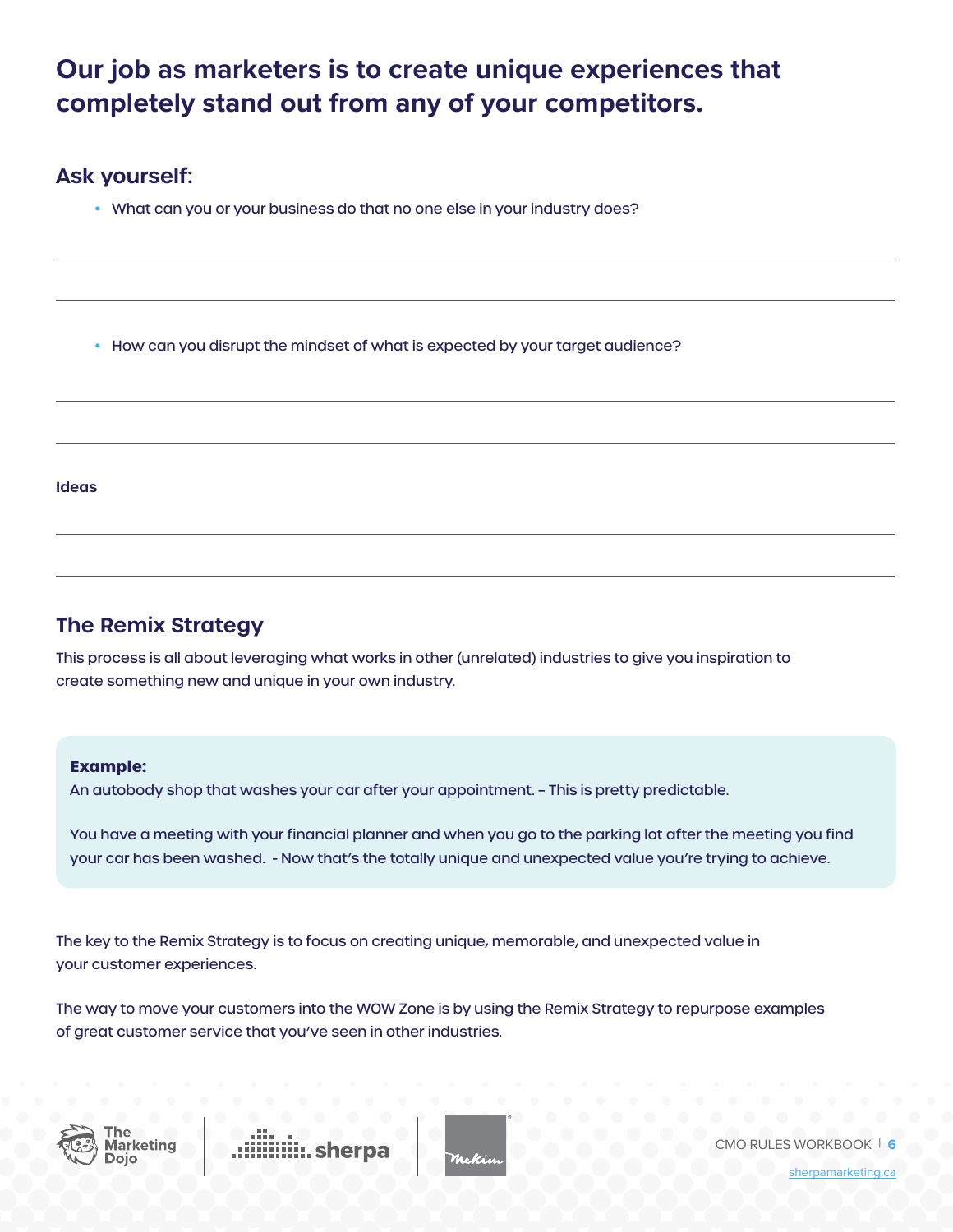### **Action Items:**

- Think about some value-added experiences that you've had with businesses in the past
- Produce your own remix strategy where you offer a unique and unexpected experience to your customers.
- Put into action!

**Describe some value-added experiences you've experienced in the past** 

**Remix Strategy – think of how you can create a unique, memorable and value-added experience to YOUR customers** 

**Now put one of your Remix Strategies into ACTION!** 



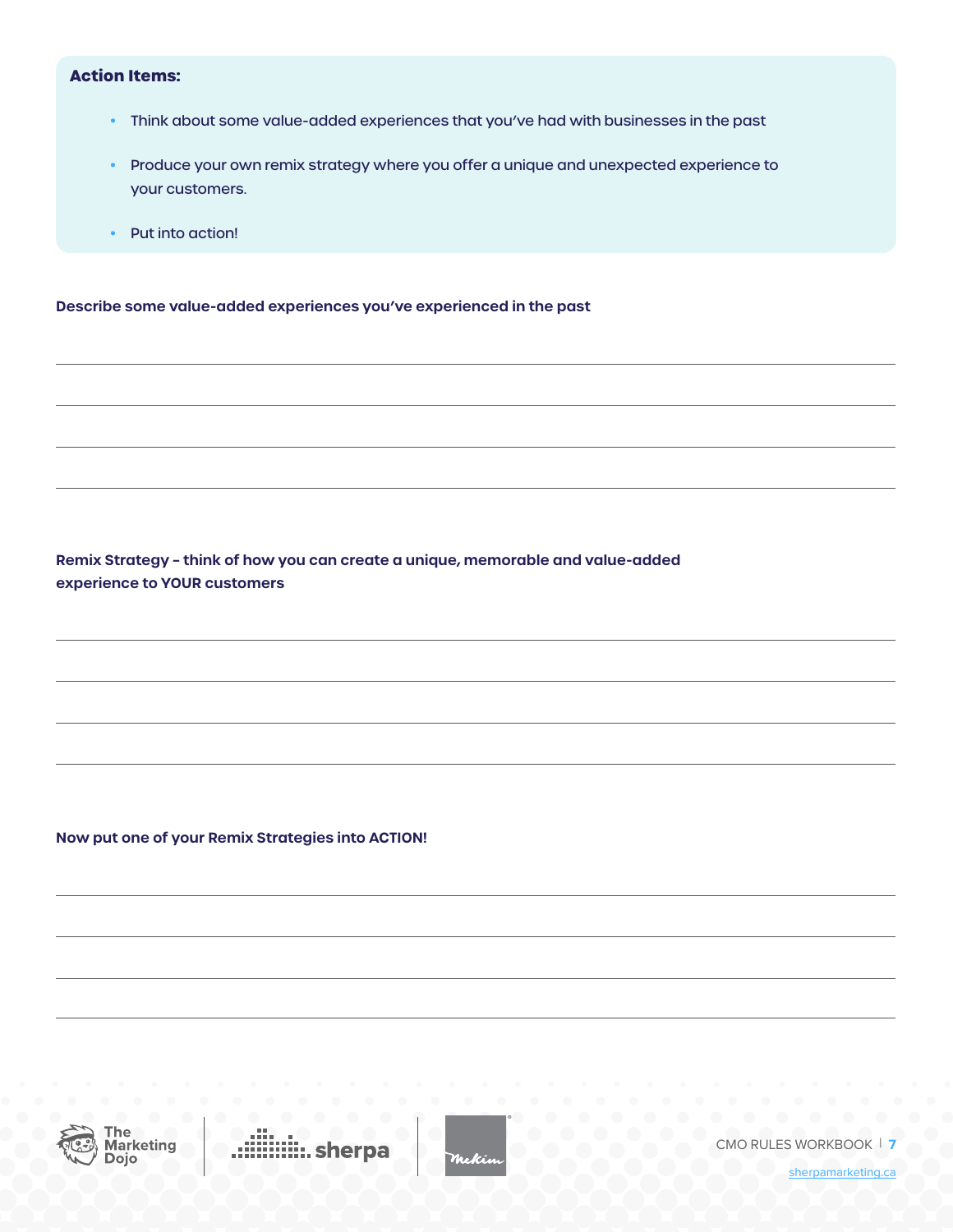## <span id="page-7-0"></span>**Measure Everything**

## **What doesn't get measured, doesn't get done.**

Let's go over how to measure what actually matters to you. Your mission is to close the measurement loop on as many of your marketing initiatives as you can.

## **Step 1: Define Win Conditions**

For every campaign you'll want to define your Win and Lose Conditions. Anyone should be able to look back at the campaign and ask the question, did we hit our goals or not?

### **Win conditions should be:**

- 1. Quantifiable
- 2. Measurable
- 3. Tangible Value to the Company

### **Example of win conditions:**

- Cost per lead is \$2
- Cost per qualified sales meeting booked is \$400
- Return on Ad Spend of 4:1

What results do your company need to care about? This should be your win condition. (think about what drives business success.)



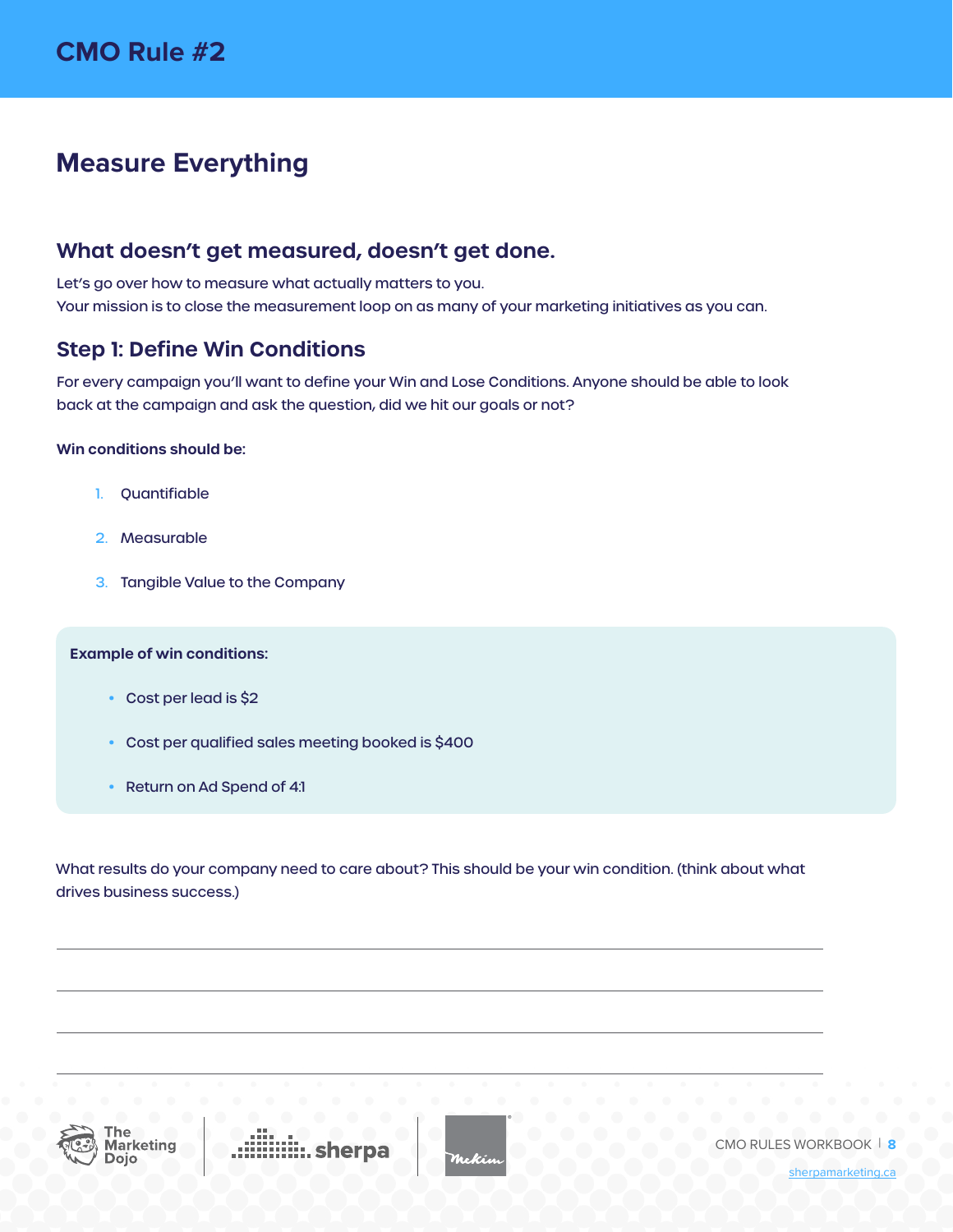## **Step 2: Design Your Funnel**

From your advertisement(s) to your final win condition, determine what your funnel looks like.

### **Here's an example:**



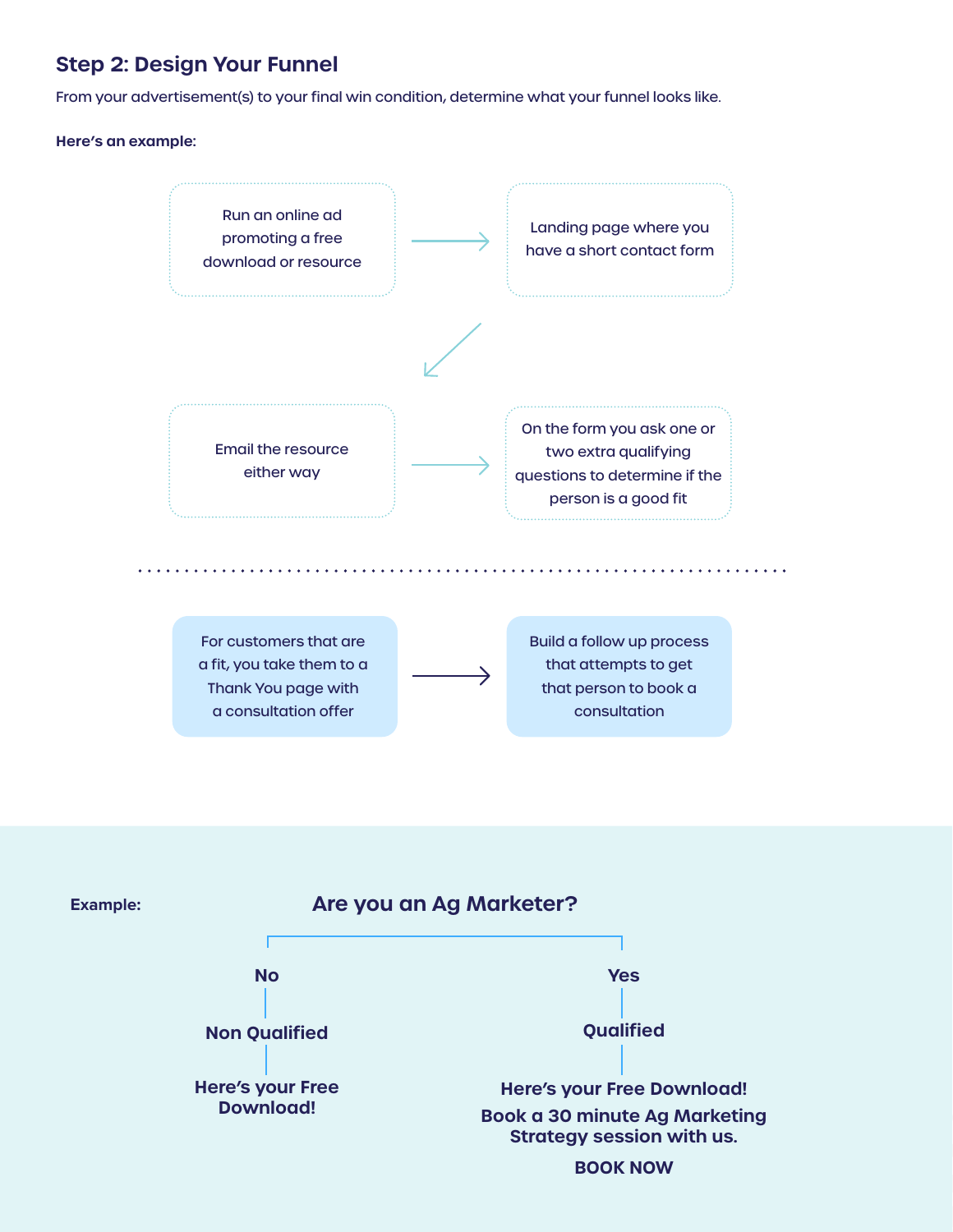## **Step 3: Measure It**

Whatever you do, make sure that you can and do measure it:

- Make sure all your ads have UTM Parameters Built in for full measurability
- Make sure your lead forms are capturing the UTM parameters.
- Make sure you can cross reference that list of Leads that have book a free consultation with your customer list

### **Step 4: Review your Results**

- Build a weekly meeting to review results and track performance over time.
- Measure manually at first, export CSV files, and cross reference to build your weekly reports at first.
- Then bring in the tools to automate and scale.

### **Action Items**

- Step 1: Define your win and lose conditions for the campaign you are currently developing.
- Step 2: Design your funnel (for wire frames and funnels, we love using LucidChart)
- Step 3: Measure everything:
	- Set up your UTM parameters.
	- Capture those UTM parameters.
- Step 4: Set up a weekly meeting to review the results.

#### **Notes:**



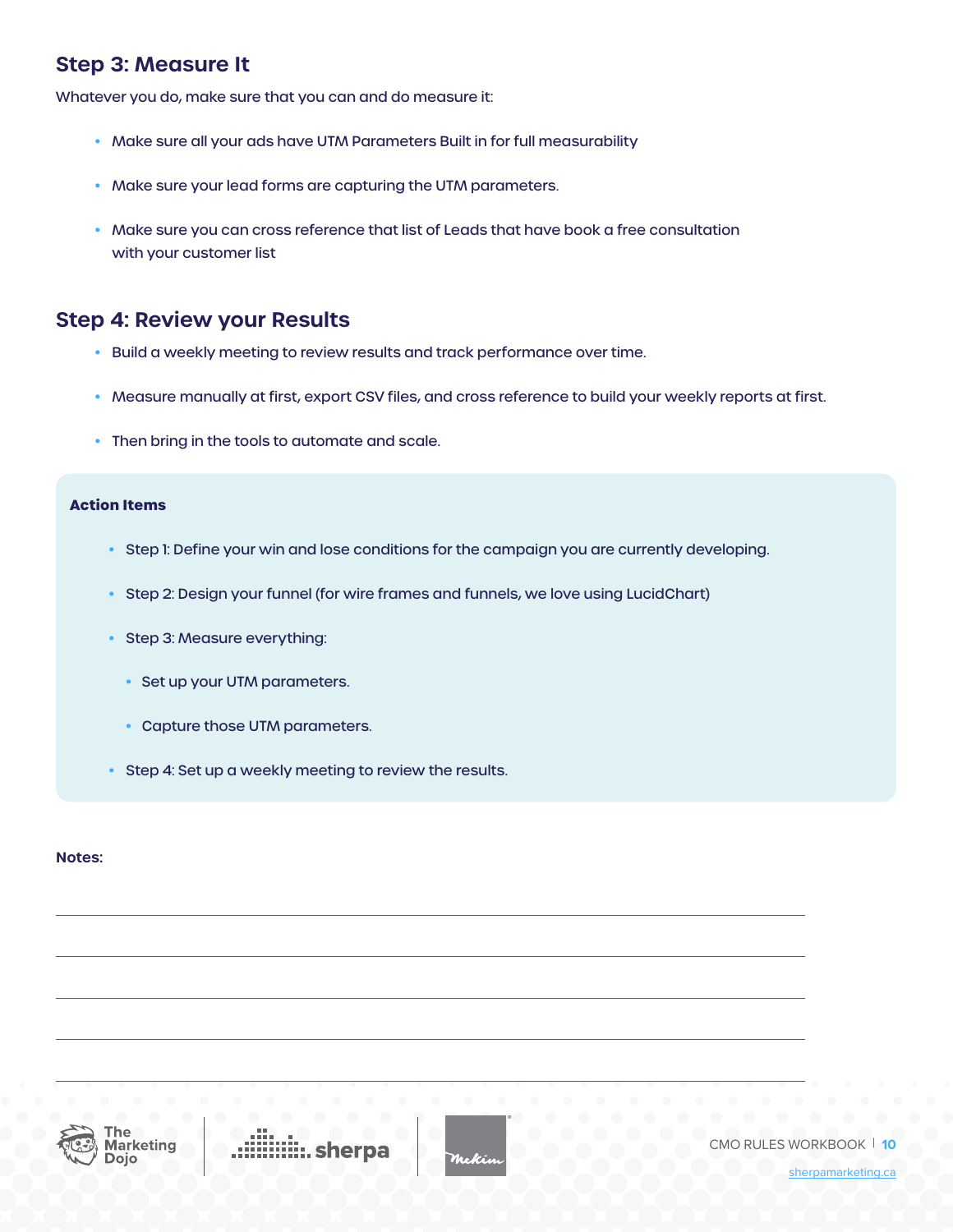## <span id="page-10-0"></span>**Build a Marketing (Lead) Engine**

### **[Download the Content Engine Planner](https://sherpa2020.blob.core.windows.net/documents/dojo-workbooks/ContentEnginePlanner.pdf)**

## **To grow your topline, you need to be finding new customers all the time.**

Instead of creating a new campaign right after the next, let's build one campaign that keeps getting you leads. It starts with a paradigm shift.

### **Here is our strategy**

- 1. Measure
- 2. Systemize
- 3. Scale
- 4. Improve

### **In the ABM example shown in the video, we were missing a process document that included:**

- Step by step instructions
- The companies we were looking for
- Where to do the research
- How to qualify the potential customers
- The text to use in the intro email
- What to send them as a package to get their attention and where to source it
- The script for your sales representative to use on the call
- What to measure
- Where to record the results



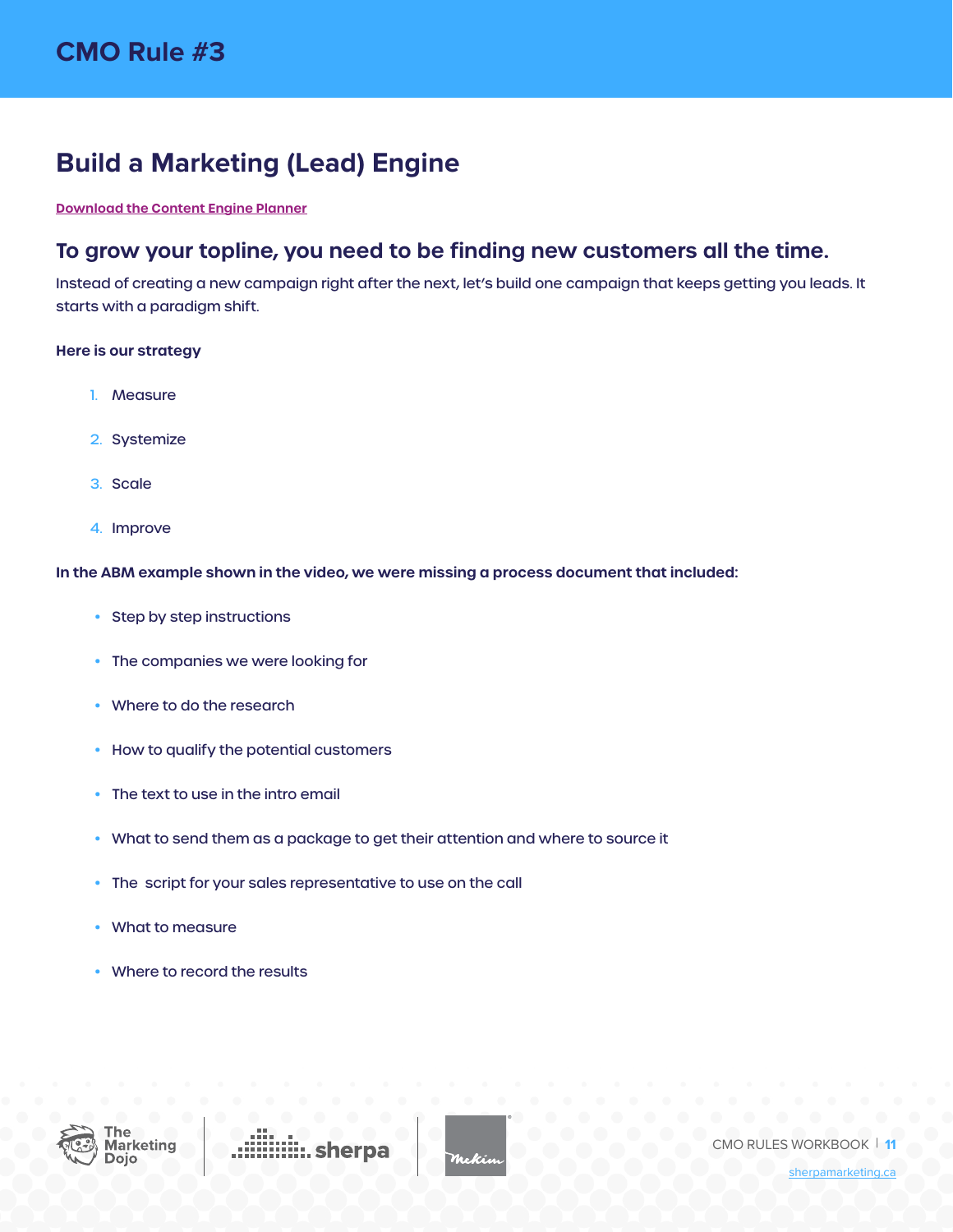The campaign would be measurable and repeatable if it was systemized. You need to find or create bandwidth on your team, and you create the process doc that details exactly what needs to be done at each step.

After a few iterations, you'll know you'll have something or not. If you're on the right track, scale it and then refine it. **Systemize your processes!**

## **Inbound**

If you want more customers or leads, run a campaign to capture their interest by offering them something valuable. Give them access to a unique tool or content in exchange for their email or phone number - this is something you can measure. This piece of content is called a lead-magnet.

## **Recap**

Don't do anything you can't:

- Measure
- Systemize
- Scale

## **Other resources:**



**[Marketing Minutes: As a developer, how do I get more qualified leads?](https://youtu.be/Min2hwYH3Qo)**



**[Marketing Minutes: How to boost sales on a limited budget](https://youtu.be/6OIGmbPVZYg)** 



**[Marketing Minutes: How to leverage your website to capture more leads](https://youtu.be/d8DEgWVbfvo)** 



**[Marketing Minutes: What makes a successful landing page?](https://youtu.be/zHOjkiXbVko)** 



**[Blog Article: How landing pages can help your business](https://www.sherpamarketing.ca/sherpamarketing/blog/landing-pages-blog)**



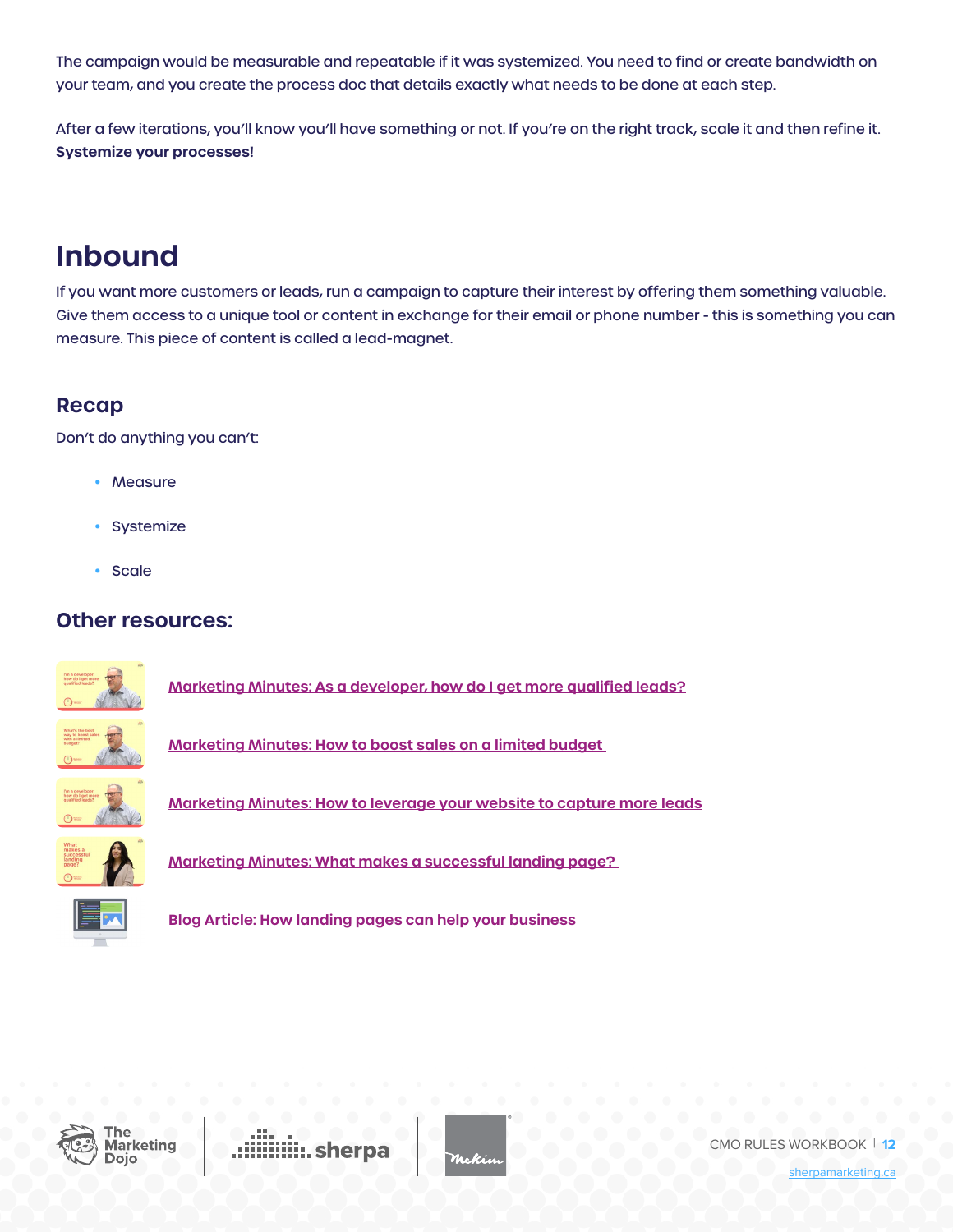### **Action Items:**

- Look at a campaign that is currently running or one that you are building. Figure out how you can systemize it, measure it and then scale it if it makes sense.
- Create a high-value lead-magnet to attract customers to your site and receive their email addresses in exchange for the content. Place the lead magnet on a landing page for easier measurability.
- Review other resources for more ideas on how to increase leads, and don't forget to systemize, measure and scale your strategies.

### **Notes**



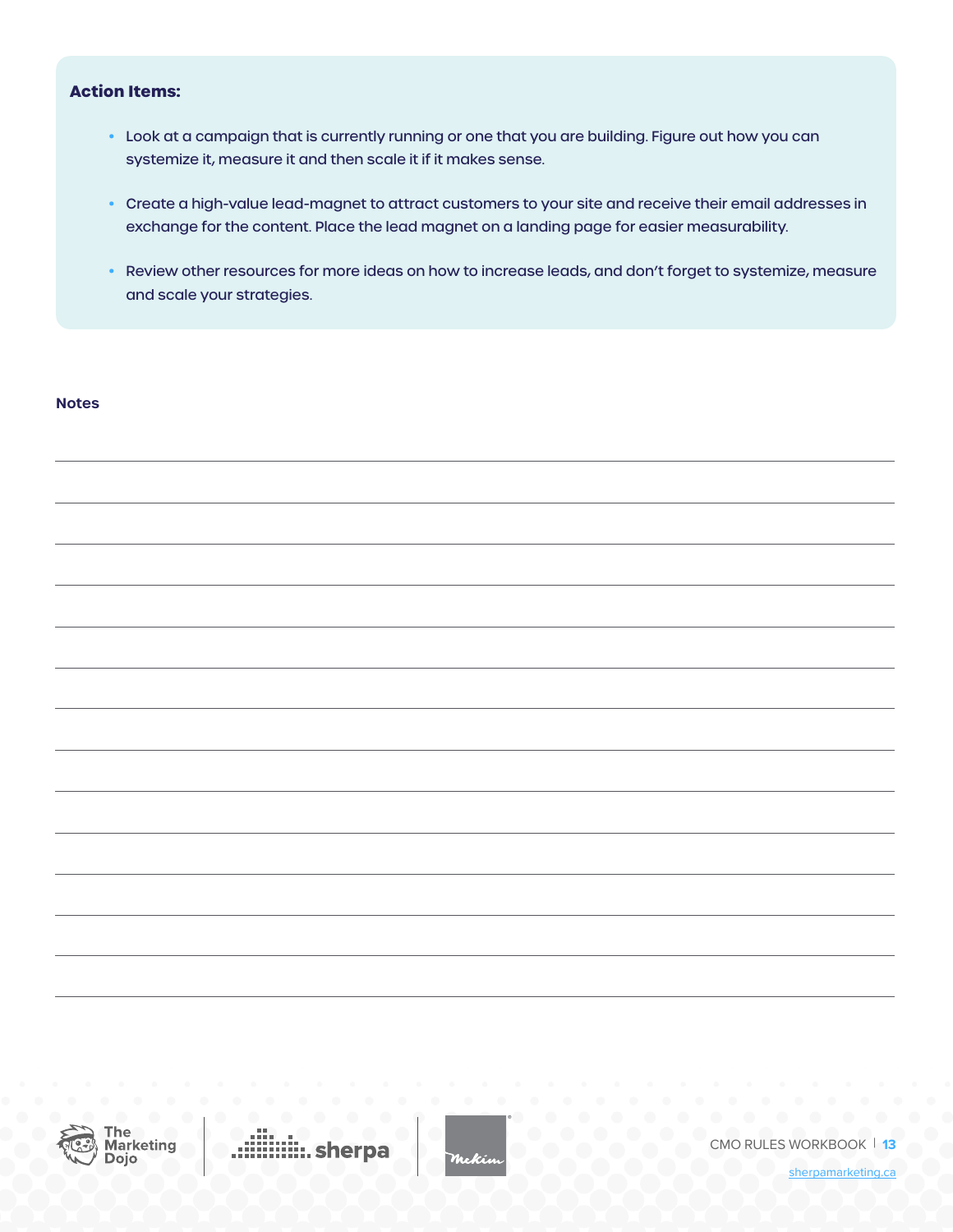## <span id="page-13-0"></span>**Use Automation**

## **Get more done in your day or week by adding automation tools.**

Here we're going to go over two key areas:

- 1. Saving time using email processes
- 2. Marketing automation

### **1. Saving Time Using Email Processes**

These tips will help all those who use Office 365.

### **Use Rules to Manage your Inbox**

Carve out some time to manage your inbox by creating rules to sort out your inbox, letting the less urgent things filter into one folder letting your more important and urgent emails be seen front and center.

**Tutorial:** Check out this detailed video on how to set Rules to manage your inbox: **<https://youtu.be/87cqwadac6Y>**

We also love this video that offers many techniques to whip your inbox into shape: **[https://youtu.be/5M2Kq \\_ 5V24A](https://youtu.be/5M2Kq_5V24A)**

## **Create Templates in Outlook**

For emails that you send out on a regular basis, don't search old emails to copy and paste. Save any block of text as a template and you can access it at any time. Do this with your 10 most common emails.

## **Use QuickParts**

Type in a keyword and hit tab and it automatically populates a template for you formatted perfectly.

**Tutorial**: This video goes over both creating templates in Outlook and using QuickParts: **<https://youtu.be/RSlfhjbIoK8>**



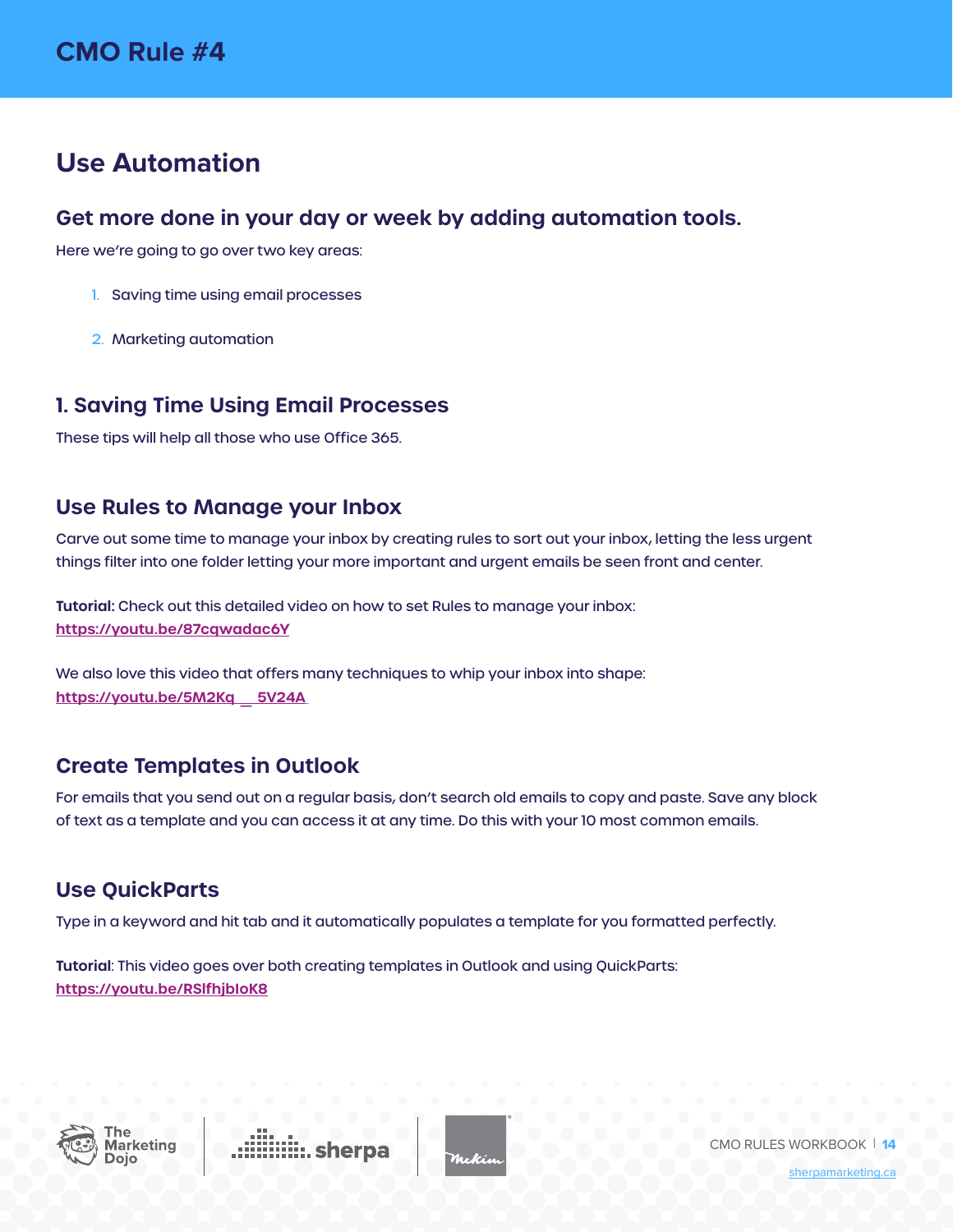## **GSuite**

For GSuite users, there are ways to better manage your inbox. Simply do a search in the Chrome store for downloads and extensions to help you manage your inbox.

**Tutorial** to create an email template in Gmail: **<https://youtu.be/Y3XmYym2sNQ>**

## **2. Marketing Automation Software**

In the example in the video of a simple marketing automation sequence:

• You get a lead from your inbound marketing strategy on your website and automatically that person gets a two-week long set of introductory emails.

It connects to their pain-points, and shows how your company can add value.

- Position your weekly newsletter and what to expect
- Build trust by introducing them to your company and some of the people who will be taking care of them.

Then they receive the best performing newsletter from the past year, then get put on the regular newsletter subscriber email.

### **Set up different email sequences for each segment**

- Partners
- **Dealers**
- Influences
- **Customers**
- **Prospects**
- ETC

You don't have to create content from scratch for each group but make sure you take a few minutes to modify the emails for each segment, whether it be tone or message can improve on the results.

Marketing automation is all about designing the flow of communication between your company and your leads until they activate and get passed on to your sales team.

With software you can automate this process.





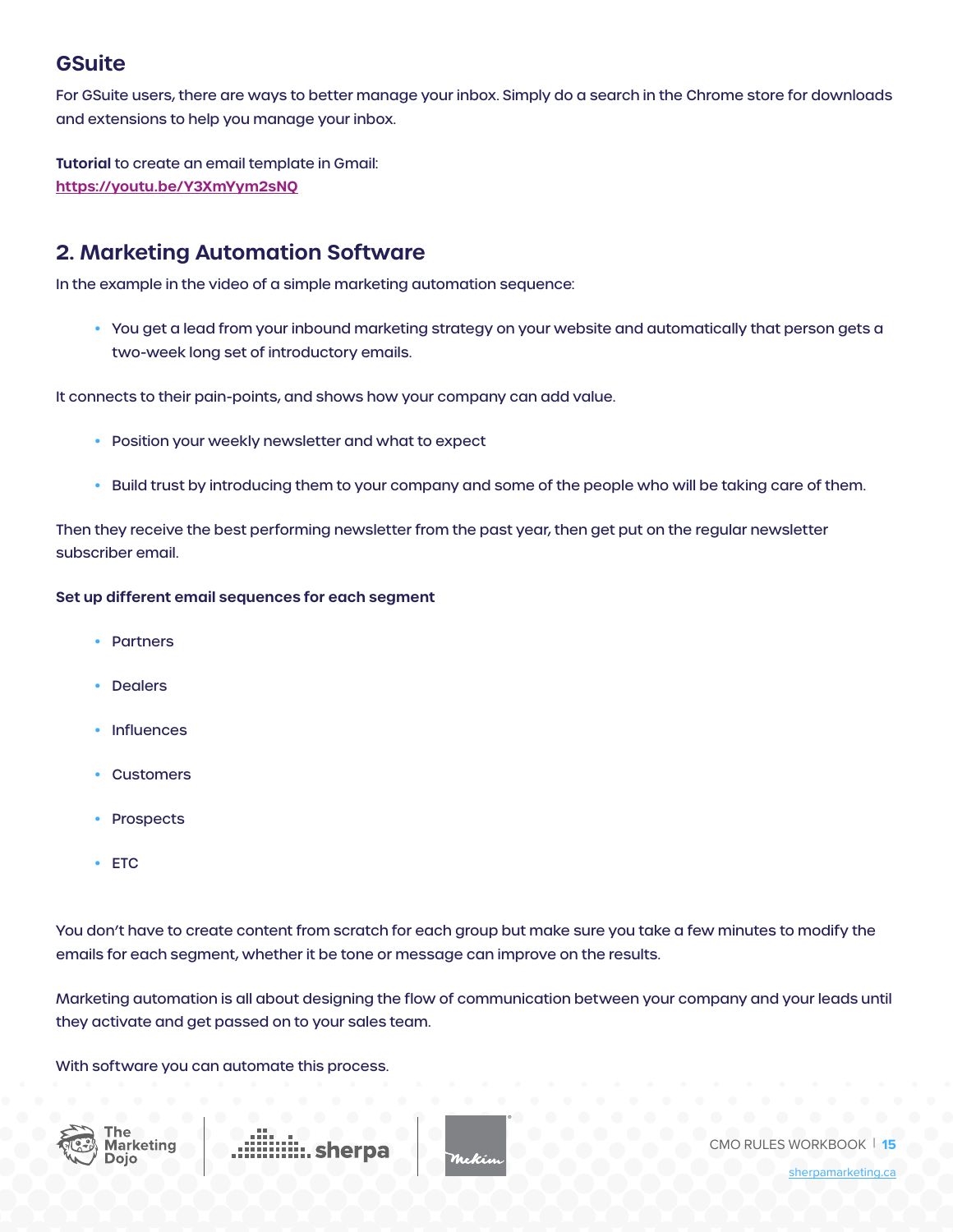## **Measurement**

Reporting and data aggregation: If your team is spending time each month exporting files and creating reports manually, it might be worth building a unified dashboard in a custom tool like: Tableau, SpotFire, or finding a software platform like SproutSocial.

Use a tool like Databox that pulls all of your data into one place. **<https://databox.com/>**





## **Chatbots**

You can use rules and logic to have Chatbots do all the work for you and capture that lead.

Drift is our favourite chatbot tool at the moment: **<https://www.drift.com/>**

## **DREFT**

## **Schedule meetings**

Get a personal calendar tool like Calendy or Outlook Booking to make this automatic and put it in your signatures in your emails and set your availably accordingly.



## **System integration**

Have your systems talk to each other! Integration tools like Zapier can help flow data between the various platforms you use.





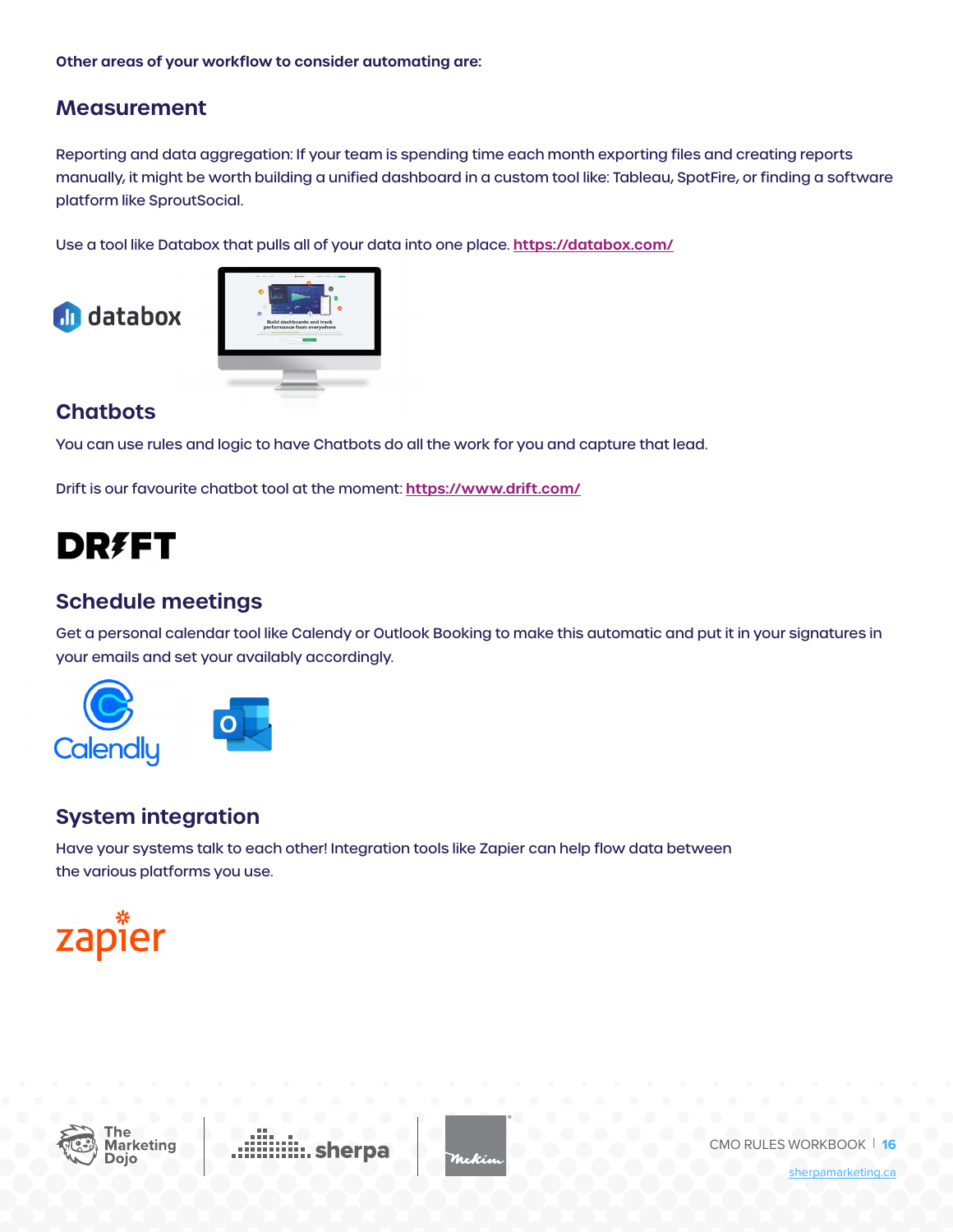## **[Check out our Automation tools list](https://sherpa2020.blob.core.windows.net/documents/dojo-workbooks/TopMarketingAutomationTools.pdf)**

How to start automating Processes and Workflows

- List what you want to automation.
- List out business objectives.
- Get someone to research and implement.

### **Action Items**

- If you don't already do so, set up email automations to clean up your inbox.
	- View the tutorial.
	- Set up Templates of emails that you send frequently.
	- Set up QuickParts.
- Research marketing automation software and set up your first automation sequence.
- Make a list of regular work you would like to automate.
- Find opportunities to automate processes and workflows in your organization.
- Delegate the research of tools and platforms that could use to automate your processes and workflows.
- Select and purchase tools and platforms and start saving time.

### **Notes**

What emails could you set up templates for?



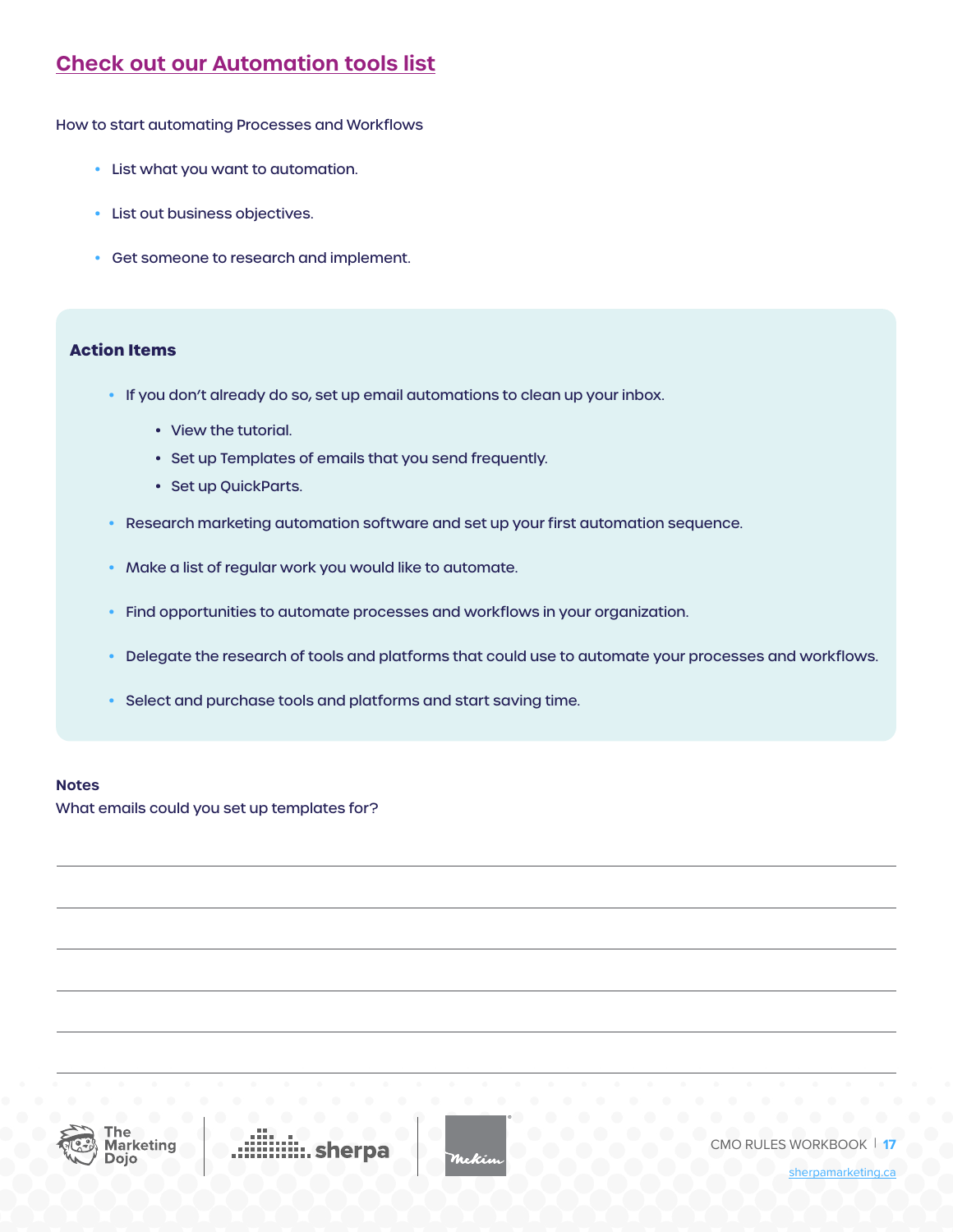## <span id="page-17-0"></span>**Invest in Powerful Positioning**

## **Your brand isn't what YOU say it is, it's what people say about YOU.**

Your brand is the sum total of feelings and perceptions your customers have towards your business. Every department that impacts the customer experience before, during and after a purchase is responsible for the Brand.

You need to evoke an emotion in your customers' mind when they think of your brand. When a brand makes you feel something, you are more likely to remember that brand when you are looking to buy; and you're more likely to recognize the brand when you see an ad and more likely to think of it when a friend asks for a recommendation.

Your positioning directly impacts each stage of your funnel from awareness, right through to postpurchase. If you nail your positioning and move the needle just a little in every stage, it can create a massive impact for your topline.

When you have a strong brand, you can charge a premium, which has a direct impact on your bottom line.

Your brand positioning statement is like your compass.

Check out Nike's Positioning Statement:

For athletes in need of high-quality, fashionable athletic wear, Nike provides customers with top-performing sports apparel and shoes made of the highest quality materials. Its products are the most advanced in the athletic apparel industry because of Nike's commitment to innovation and investment in the latest technologies.



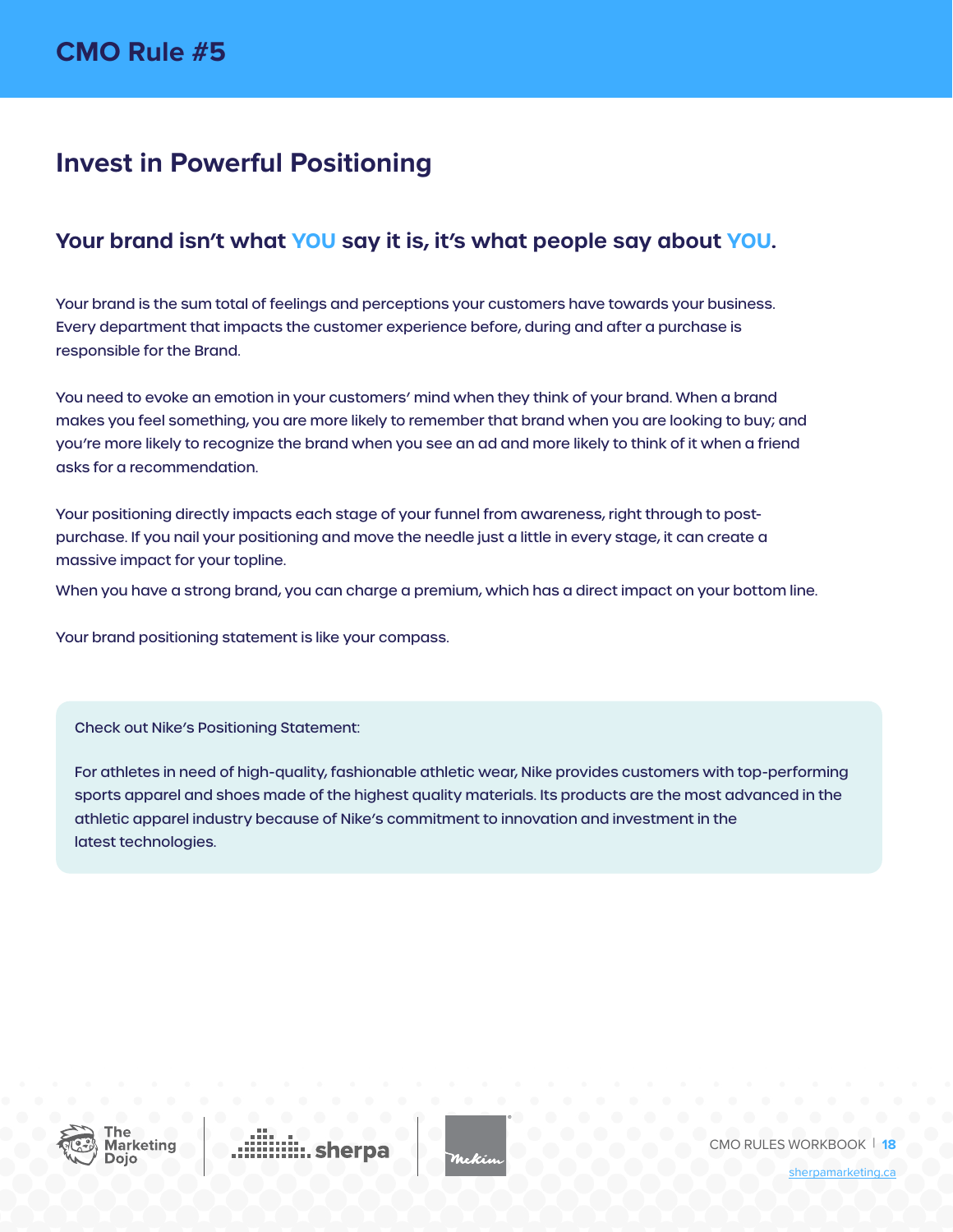## **Brand Positioning Statement**

It's not a tagline, it's a guideline for customers in terms of what to expect and for the company in terms of what to do to keep delivering a consistent and on-brand experience.

## **Step 1.**

Before writing your positioning statement ask yourself the following questions:

- What emotions do you want your customers to feel?
- What do you want to be known for?

Create a list of what you want to your customers to say about you when you aren't in the room. We call it the ideal testimonial.

## **Step 2.**

Call up 10 of your best customers that are in your target zone and ask them:

- What emotions does your brand evoke in them?
- What do they know you for?

Find out how congruent your ideal statement is to how your customers actually explain your brand back to you. Use that information to guide you into building your brand position statement and double down on any gaps.





CMO RULES WORKBOOK | **19**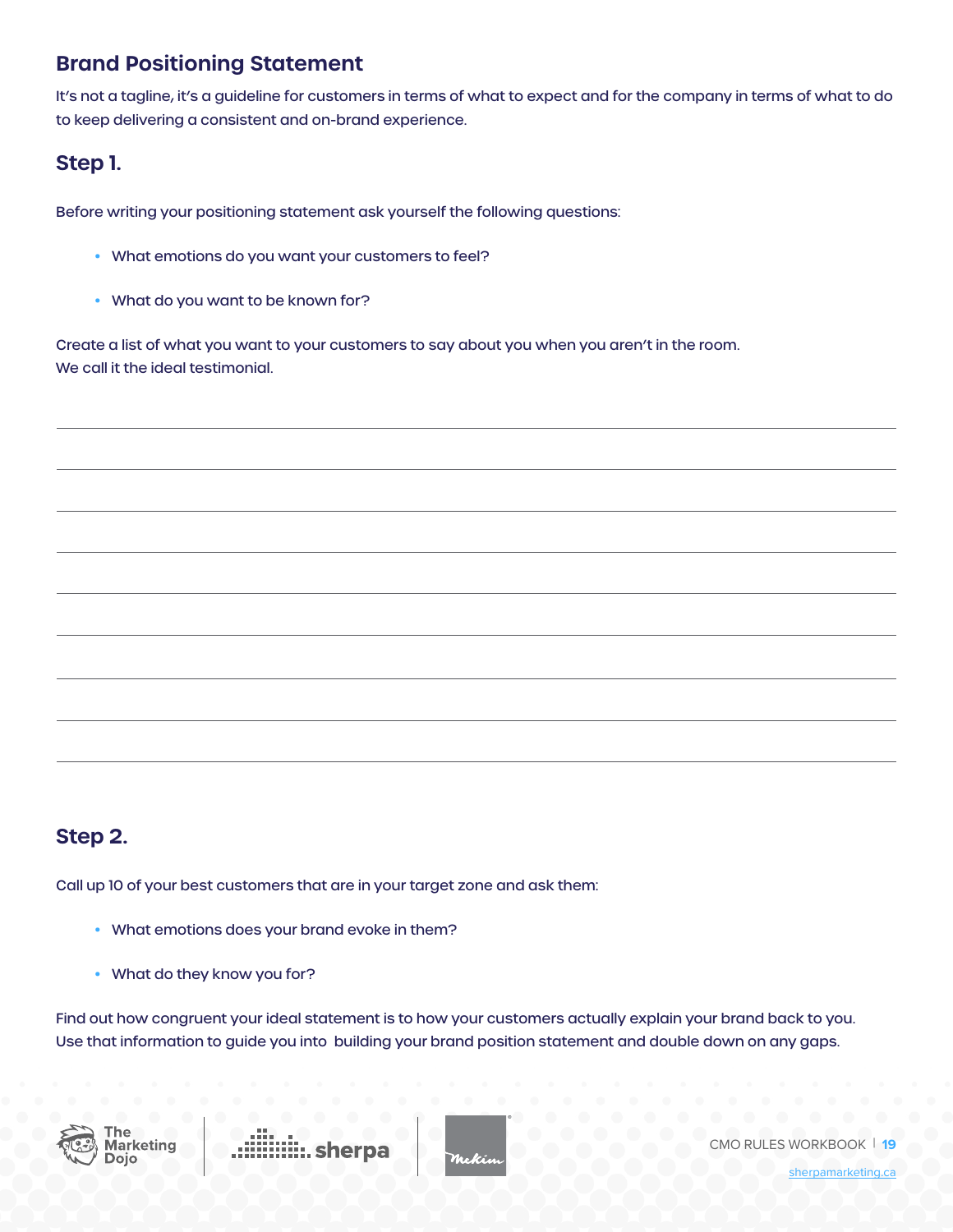## **Write your Brand Positioning statement**

When writing your Brand Positioning Statement use the following format:

- Customer Who's it for?
- Problem What problem or pain point does it solve?
- Promise What is the Benefit statement or Unique Selling Proposition?
- Proof How do you do it?

Now ask yourself: could this describe any of your competitors? If yes, keep drilling it down until you feel that you've carved out the niche that you operate in. You want to always look to grow in niches.

## **Find a way to be memorable**

Find a unique experience that makes an impression and stays in the minds of customers.

You don't' have to be a giant to build a powerful brand.

### **Get everyone on board**

Meet with the head of every department that impacts your customer experience and ensure that their processes are consistent with the positioning statement. Create a plan to get each department aligned with the Brand Positioning Statement.

Get that compass calibrated and pay attention to your rudder. If you make this part of your process and get each department to review and improve on a regular basis, you'll be steering your ship in the right direction.

Don't go it alone, large companies like Pepsi and Coca-Cola look to agencies to help them with their brand positioning, so if you're finding it hard, give us a shout -we're happy to help.





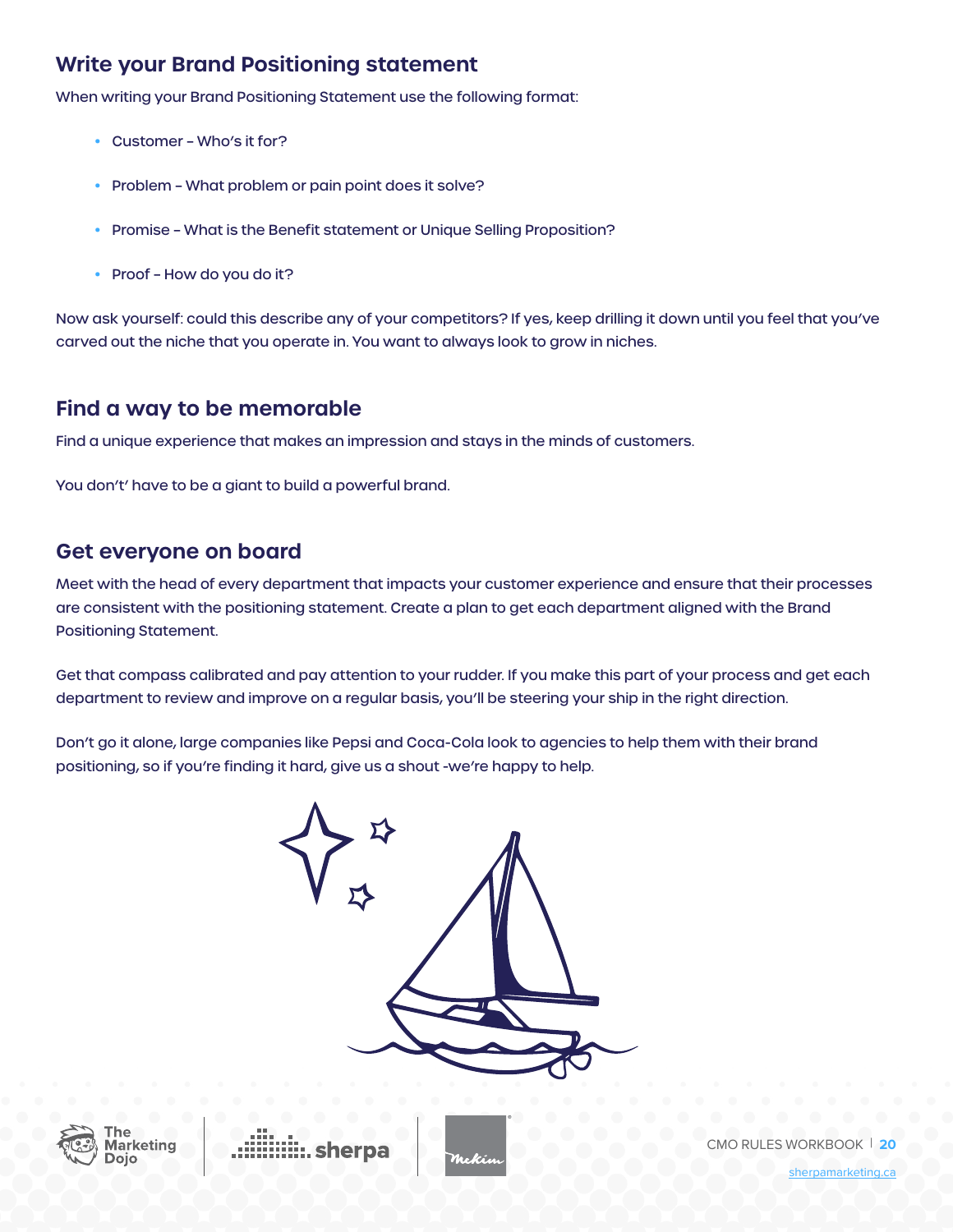### **Action Items:**

- Brainstorm what emotions you want to evoke from your customers and what you want to be known for.
- Call up 10 of your top clients in your target niche and ask them what emotions they get from the brand and what they know you for.
- Evaluate what you want your brand to be versus what it is.
- Create a positioning statement using the format of:
	- Customer Who's it for?
	- Problem What problem or pain point does it solve?
	- Promise What is the Benefit statement or Unique Selling Proposition ?
	- Proof How do you do it?
	- Drill down your positioning statement to differentiate yourself from your competition.
- Get the whole organization on board, meet with all your department heads and develop a plan to get them all aligned to the Brand Positioning Statement to offer and cohesive and consistent customer experience.

**Notes**



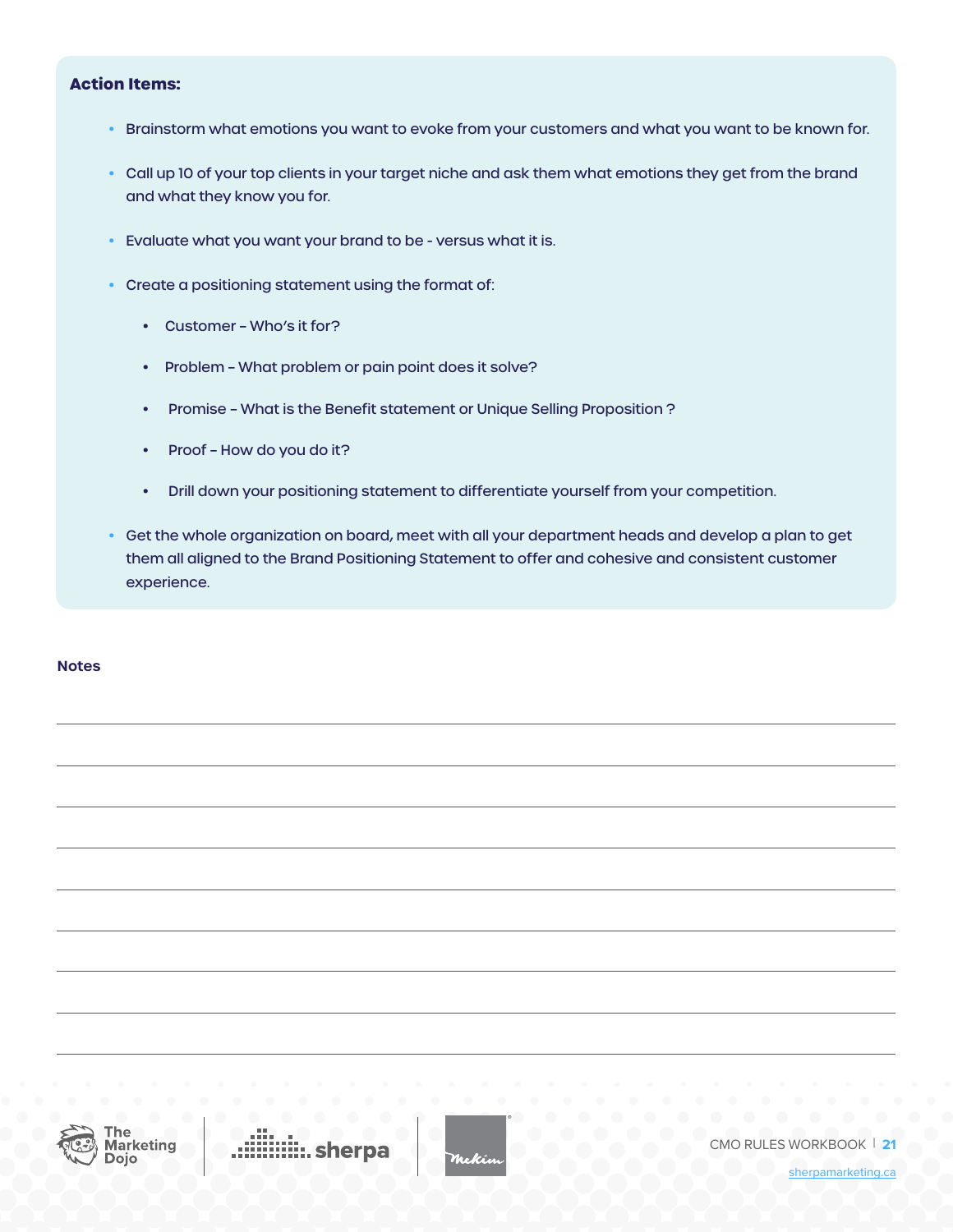

 $\overline{O}$ 

## By this point, you might have ideas, questions, or just want a sounding board and that's FANTASTIC!

A member of my team or I are available to hop on a call with you and talk strategy or how to close the gap from where you are now to where you want to be.



## **[BOOK A CALL](http://sherpamarketing.ca/strategy-session)**





 $\Omega$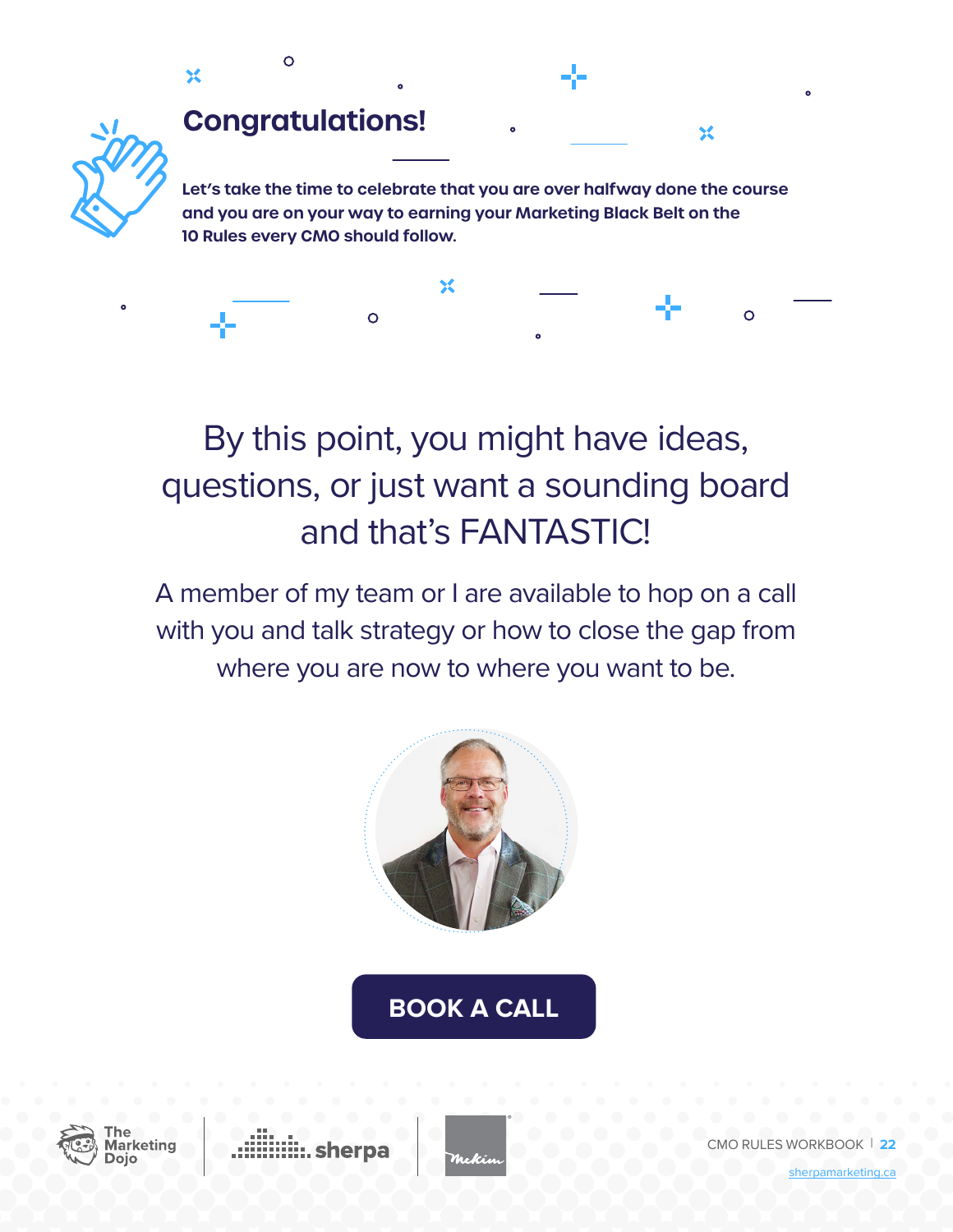## <span id="page-22-0"></span>**Dominate a Niche**

## **Pinpoint**  $\cdots$  **Dominate**  $\cdots$  **Move to another niche**  $\cdots$  **Repeat**

Focusing on a specific niche gives you a huge advantage over your competitors, particularly against giants in your industry with bigger market share, marketing budgets, and lower prices.

**[Check out our Niche Dominator Worksheet](https://sherpa2020.blob.core.windows.net/documents/dojo-workbooks/NicheDominatorWorksheet.pdf)**

Here are our 5Ps of Nice Domination

## **Pinpoint a niche**

Before picking a niche and move on, it is extremely important to properly validate. Here's how:

- 1. Make a list of potential niches.
- 2. Then rank them based on which ones would attract the best customers and fit most tightly with the product or service that you offer. You'll want to find a niche that has a decent sized universe of potential clients.
- 3. With your top choice, build a customer Avatar. Specifically, who is the person or group you want to target.
	- How old are they?
	- What's their Job Title?
	- Where do they live?
	- What are their hobbies?

**[Check out our 7 Problems Every CMO Faces course to develop a customer persona.](https://www.sherpamarketing.ca/dojo/the-problems)**



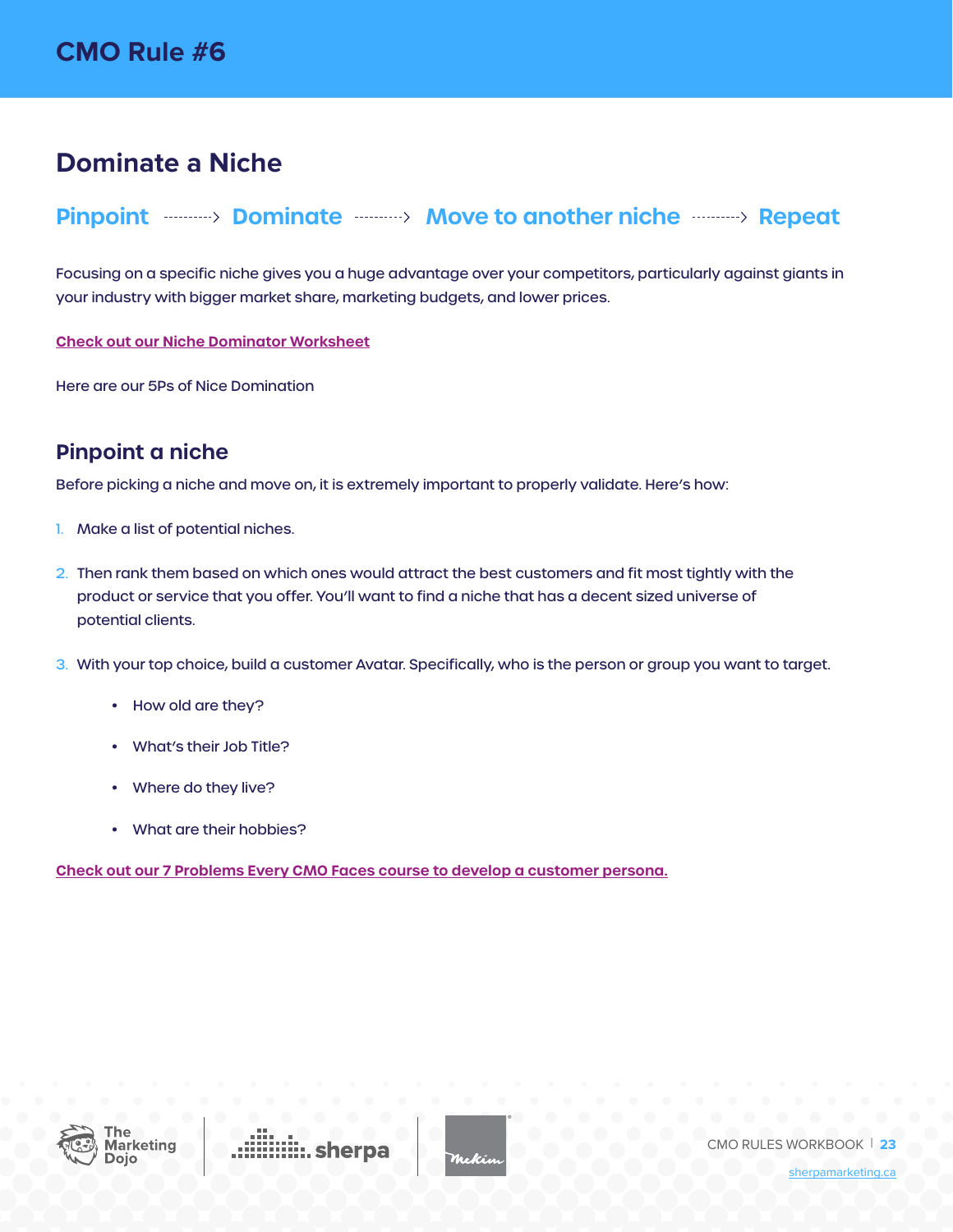Validation Cycle includes Positioning, Proof, and Product.

## **Product**

Thinking about what you can offer this new segment. What unique value do you bring?

## **Positioning**

Crafting a marketing plan. What do you need to say and where should you be targeting your niche?

## **Proof**

**Validation** – call a few of the target customers that are target niche. Cold call a few people in your target niche that aren't customers.

Ask them what is most important to them? What do they struggle with? What keeps them up at night? Does the marketing messaging you have crafted resonate with them? Do they value the unique product or service offering you came up with? Would that offering be something worth switching to? What would?

Get the data you need to evaluate if you have the right plan, as you go through the positioning, iterate the positioning, iterate the product offering and if you need to, then abandon the niche and restart the cycle with your second pick.

Once you've validated and you feel you have nailed down the product and positioning, it's time to Pivot.

## **Pivot**

You'll go through a plan to where you transition into a new niche. Rather than redesigning your entire brand and website, here's a first step as proof of concept:

Build a page on your website dedicated to your new niche. This page should look like a new home page but targeted at your specific niche, it should have everything you need to communicate the unique benefits you offer and have a clear call to action.

Build a paid marketing campaign testing this new niche and use this page as the landing page for that campaign.

This is one example that you can execute your proof of concept any way that best makes sense for your business model.



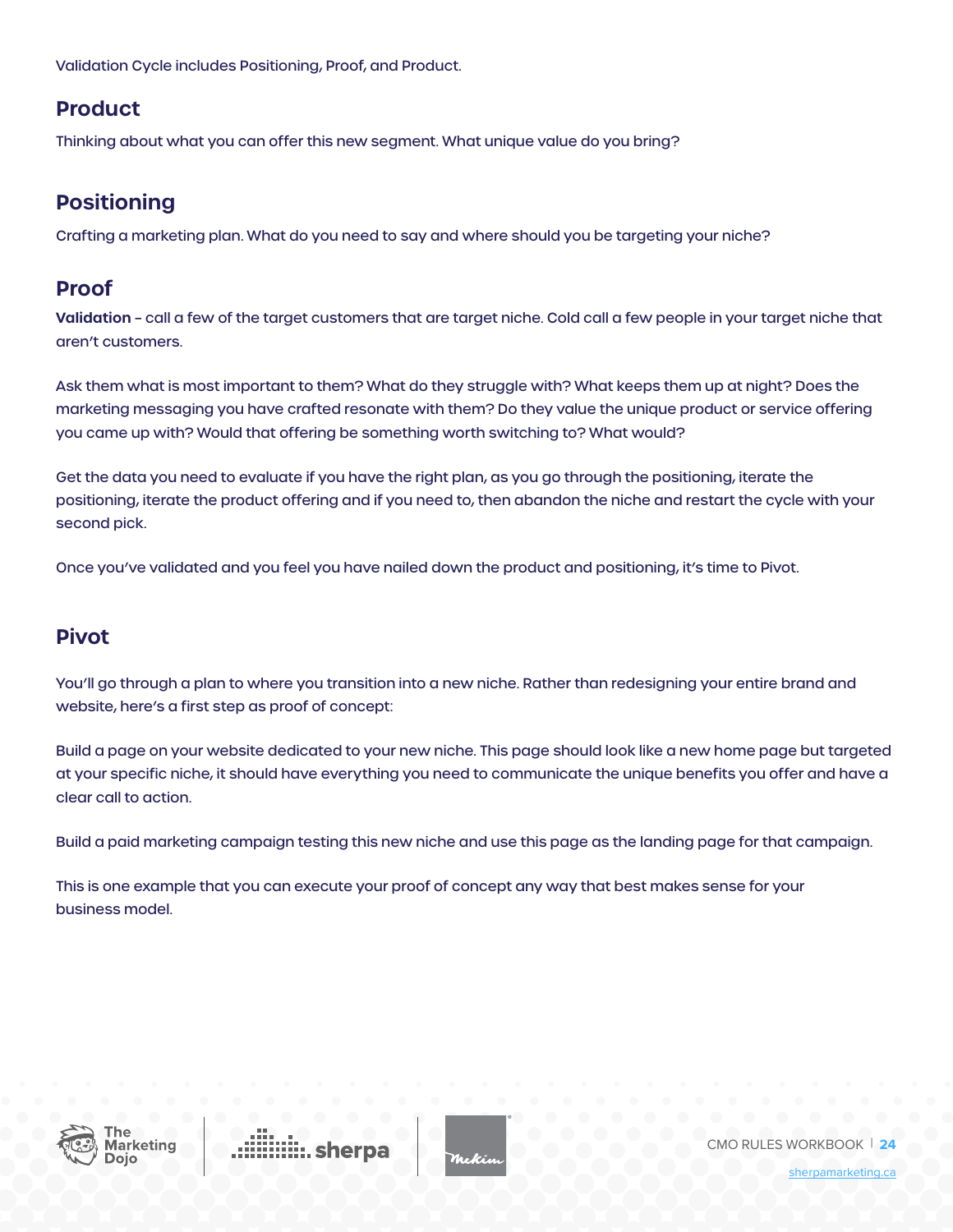### **Other resources:**

- **• [How to create an effective buyer persona](https://www.sherpamarketing.ca/how-to-create-an-effective-buyer-persona-618)**
- **• [How to pinpoint your niche](https://www.sherpamarketing.ca/how-to-pinpoint-your-niche-608)**
- **• [5 Genius ways to ensure niche domination](https://www.sherpamarketing.ca/5-genius-ways-to-ensure-niche-domination--610)**

### **Action Items:**

**[Download the Niche Dominator Worksheet](https://sherpa2020.blob.core.windows.net/documents/dojo-workbooks/NicheDominatorWorksheet.pdf)**

Go through the 5Ps of niche domination for your organization:

- Pinpoint
- Product
- Positioning
- Proof
- Pivot

### **Notes**



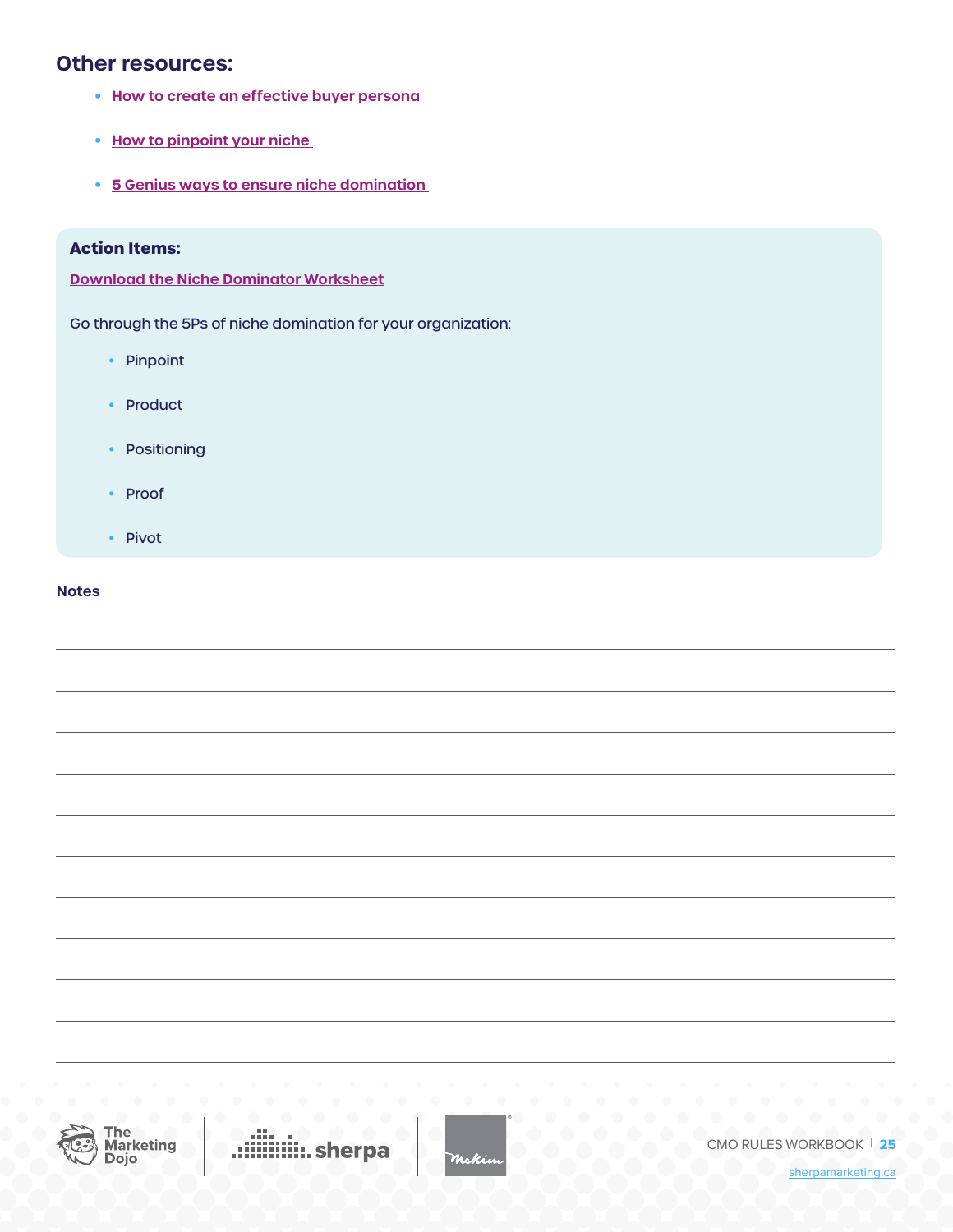## <span id="page-25-0"></span>**Build a Solid Referral Funnel**

Referrals are one of the best sources of new leads for your business.

Ask yourself:

- Do you ask your customers for referrals?
- If yes, do you have a process or system around referrals?

Before even thinking about asking for referrals, you need to focus on excellence. You must impress your customers and deliver something unique to get them into the referral mindset in the first place.

#### **[Go to our Referral Pipeline Builder](https://sherpa2020.blob.core.windows.net/documents/dojo-workbooks/ReferralPipelineBuilder.pdf)**

Here are our 4 things you'll need to build a solid referral funnel:

- 1. Nail the timing
- 2. Present a clear ask
- 3. Reduce barriers
- 4. Systemize the process

## **Nail the timing**

Map out customer value journey. Once a new customer starts working with you, figure out where in the lifecycle, are those highpoints; the times where the customer is most happy with you. Those emotional high points are the perfect time to ask for referrals.

They can be right when the customer makes the initial purchase or months down the road when they see the results.



CMO RULES WORKBOOK | **26**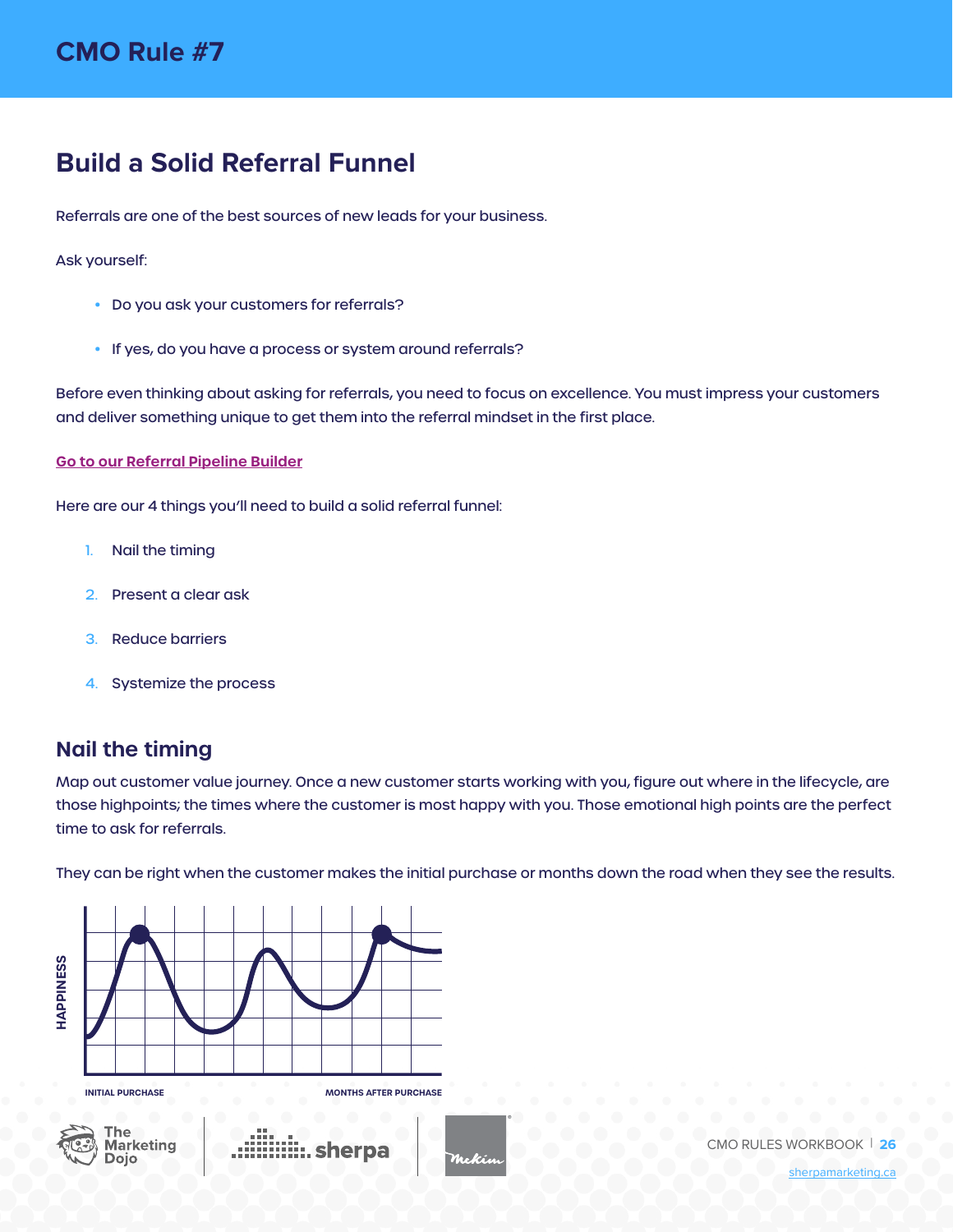## **Present a clear ask**

State in words what action you want someone to take to send you a referral.

- Connect via email
- Invite to an event
- Free one month trial
- Give address for free gift

Don't just ask your customer for referrals, specifically communicate to them what action you'd like them to take. When you paint a clear picture in their head of what a referral looks like, and what you're looking for, you're much more likely to get them to act.

## **Reducing Barriers**

This process is all about minimizing the cost and maximizing the reward for sending you a referral. Start by having a conversation, open with something personal, short, easy to respond to, and doesn't require a huge commitment.

The goal is to get an initial response. Once that initial contact is made, the transition to asking for a referral is much more seamless; their "walls are down" and it's more like asking a friend.

Keep in mind, for someone to give a referral, it must be a win-win situation. If you can create the perception that they're doing their contact a favour by referring them to you that's the ideal situation. You can do all sorts of things like providing incentives for your customer and their contacts and this can help.

The most important thing is that your customers know what problems you can solve for them and that they can trust you to deliver value to their referral in that first encounter.

### **[Go to the Referral Pipeline Builder](https://sherpa2020.blob.core.windows.net/documents/dojo-workbooks/ReferralPipelineBuilder.pdf)**

### **Systemize this process**

Referrals are a personal thing, so how do you systemize such a personal thing?

Here are the steps to systemize your referral process:

- **• Train** your sales or account executive people on this process and how it's done.
- **• Activate** your team by providing reminders in your CRM or workflow management tool. Automate the first email and send customer replies to the sales rep's inbox for follow up.
- **• Template** discussion points, email language and decision trees.
- **• Track** your activities and success rates. What doesn't get measured, doesn't get done.







CMO RULES WORKBOOK | **27**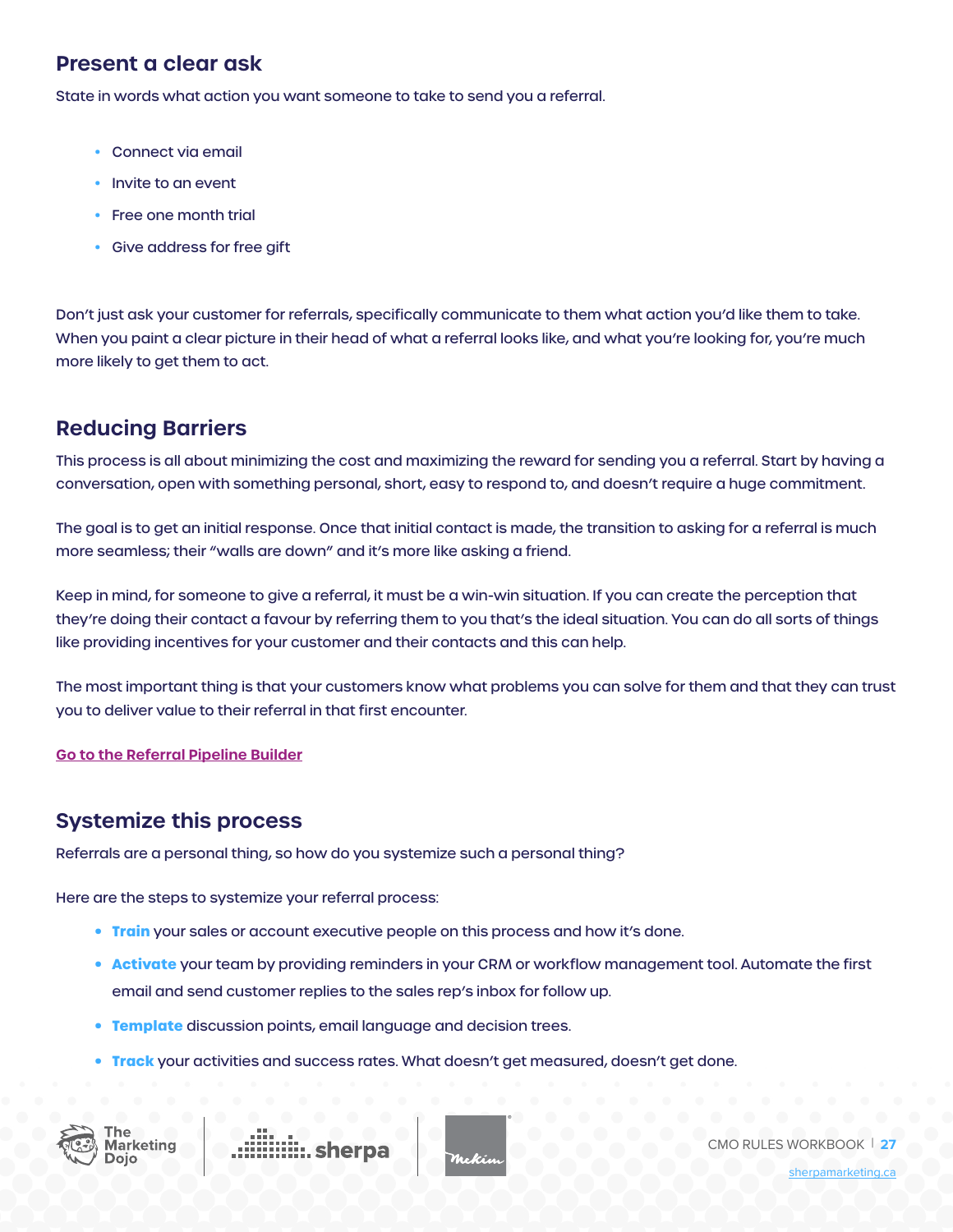### **Action Items:**

- **• [Download the Referral Pipeline Builder](https://sherpa2020.blob.core.windows.net/documents/dojo-workbooks/ReferralPipelineBuilder.pdf)**
- If you don't already have a clear Customer Avatar AKA Ideal Customer Profile or Buyer Persona, go through the exercise of creating one.
- **Nail the timing**: Map out the emotional highs and lows of your customers' journey and pinpoint the emotional high points where you will ask for a referral. {present a clear ask: State in words what you want your customers to do to give a referral
- **Reduce barriers:** Write a client facing, statement that states who you can help and what problem you can solve. Drill it down until it is clear and concise.
- **• Systemize:** Create templates for discussions points, emails

Notes:



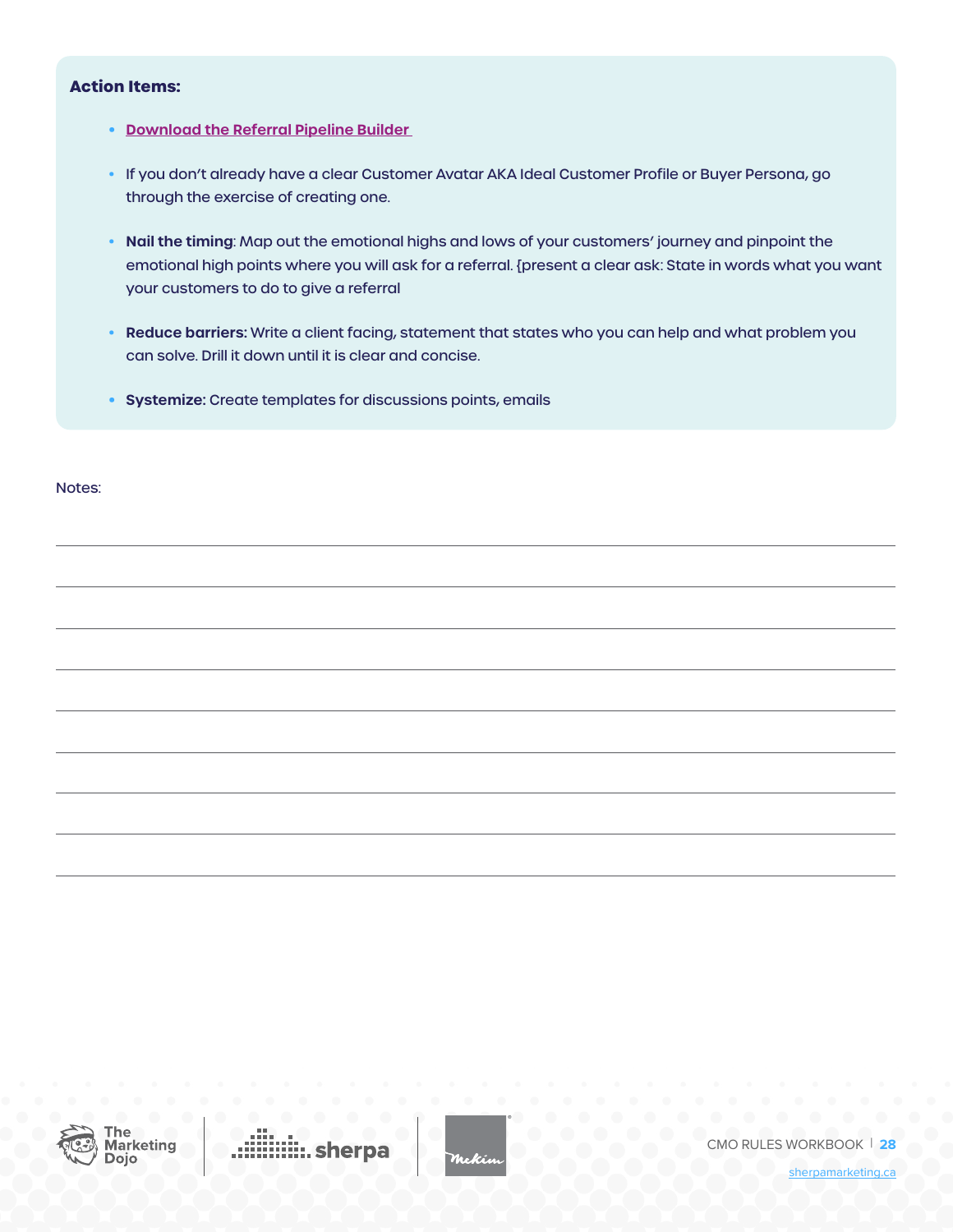## <span id="page-28-0"></span>**Build and Activate a World-Class Team**

Take a second to look at the team you have and rate it out of 10. Better yet, how do you think your competitors would rate your team? How would your customers rate your team?

We're going to go over how to build a world class team that any competitor would be jealous of.

Start with building trust and stop micromanaging. Why? Micromanaging hurts your employees, which in turn hurts your business. It creates disengagement amongst employees and decreases a sense of morale, creativity and autonomy. There are negative effects for both employees and employers when it comes to micro management.

According to Trachtime24, **[negative effects on employees include:](https://tracktime24.com/Blog/the-negative-effects-of-micromanagement)**

- Increased stress, frustration, and burnout.
- Decreased productivity.
- Poor health and mental well-being.

While employers can feel the following negative effects from micromanagement:

- Stifling of creativity and innovation.
- Not scalable.
- Damages employee trust.
- Increases turnover.



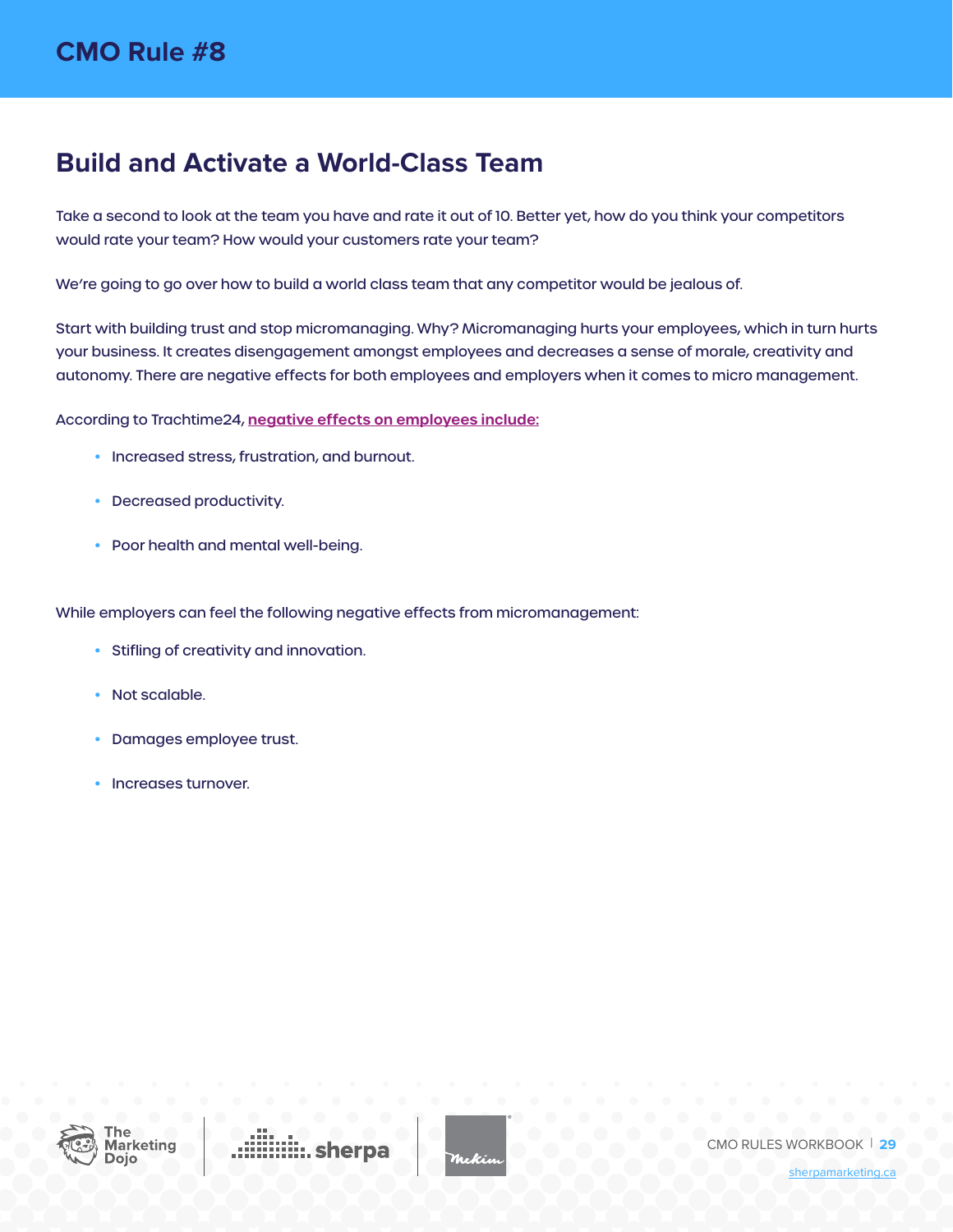To attract world class talent, you need to foster a world class environment. To do that, a culture of trust is key. In fact studies have shown that companies that embrace a high "trust culture", (where employees are treated as capable professionals) find that measurable financial performance is greater. **[\(Thrive Global\)](https://thriveglobal.com/stories/the-real-cost-of-micromanagement-and-how-to-fix-it-with-trust/)** World class people want to surround themselves with other world class people to keep learning, improving and getting better.

Here are SIX qualities to look for in world class talent.

### 1. **Smart**

The person needs to be smart; you should want people who can add brain power to the organization, no matter their position. Even the most entry-level jobs should have motivated people who can think on their feet.

### 2. **Honesty**

Choose people you can trust and that won't embellish the results, sugar coat the bad news, or be a "Yes" person.

### 3. **Fearless**

Choose people who are willing to speak up, take calculated risks, and able to admit when they make a mistake.

### 4. **Strive for excellence**

Look for people that pursue excellence in other areas of their life, no matter what that may look like. You want people who have demonstrated in their actions that they work at being great at what they are passionate about.

### 5. **Passionate**

Look for people that have passion. You want to have positive people on your team that will give you energy; people who spend their free time learning and improving their skills and abilities.

### 6. **Self-Starter**

Candidates should be self-starters. They should be able to evaluate their own objectives and set their own priorities and manage their own expectations as well as yours.

The regular factors of education, experience and certifications that usually drive up the cost of an applicant, should be less of a focus when you are looking to hire a world-class team.

These can be helpful to clarify if someone has the basic skills that you need. But instead look to hire for X-Factor qualities like intelligence, ambition and drive and train those people up for the necessary skills. Skills can be taught, but a person's character can't.

For more technical positions, you can consider having the applicant's take a paid test to evaluate their knowledge and abilities for the position they are applying.



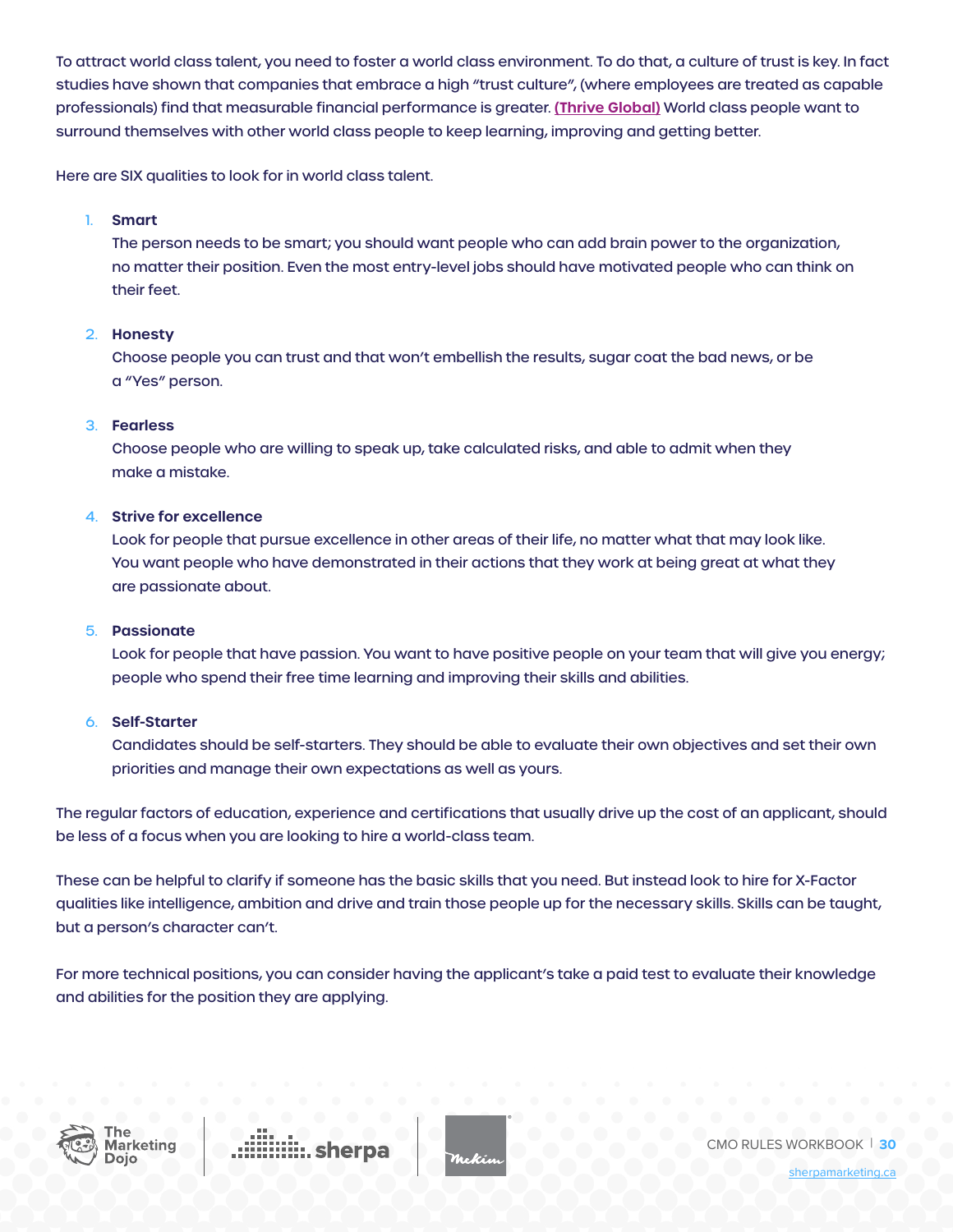## **Activate the team**

Now that you've built the team, you need to activate the team. Here are SIX things your working environment needs to activate your team.

### 1. **Autonomy**

World class people don't want to be micro-managed; they want the opportunity to shine and be appreciated for when they do.

### 2. **Appreciation**

They want to be successful and get results. When they do, be sure to communicate how much you value them. Be specific and find out what compliments resonate strongly with them. What do they care most about being good at? Reward and appreciate them for those things and they will naturally work harder.

### 3. **Flexibility**

Give them the flexibility to work in a way that best suites them and gives them the ability to get the best results. This could mean working from home, conducting work outside regular office hours, or something else entirely.

### 4. **High-Level (big picture guidance)**

Provide high-level guidance and let them work out the details of how they will get things done. In other words, focus on the big-picture and let them figure out the tactical plan. This will take you out of the micromanagement mode and make your employees take ownership of the project.

### 5. **Training**

Remember, we hire for the X-Factors and train for skills. That means there will be a bit of a learning curve along the way. Make sure to have the right onboarding process in place to get them up to speed as quickly as possible. It is important to provide them with access to continued learning opportunities to improve their skills and abilities to keep them engaged.

### 6. **Process**

The bow that ties it all together. Whether you create your own, outsource, or use a CRM system, you need to have proper documentation for every major area of operation. This provides your team with structure, consistency, and scalability.

### **[Check out our Process Documentation Tool](https://docs.google.com/spreadsheets/d/1s5fxGnf76AX7tprGENKQG8vWZLaFdWu1JRJQjnQOm5A/edit#gid=0)**

Don't settle for mediocrity when it comes to hiring. If you compromise on people, you are fighting a losing battle right out of the gate.

### **Other resources:**

**• [When good people leave](http://sherpamarketing.ca/when-good-people-leave-78)**





CMO RULES WORKBOOK | **31**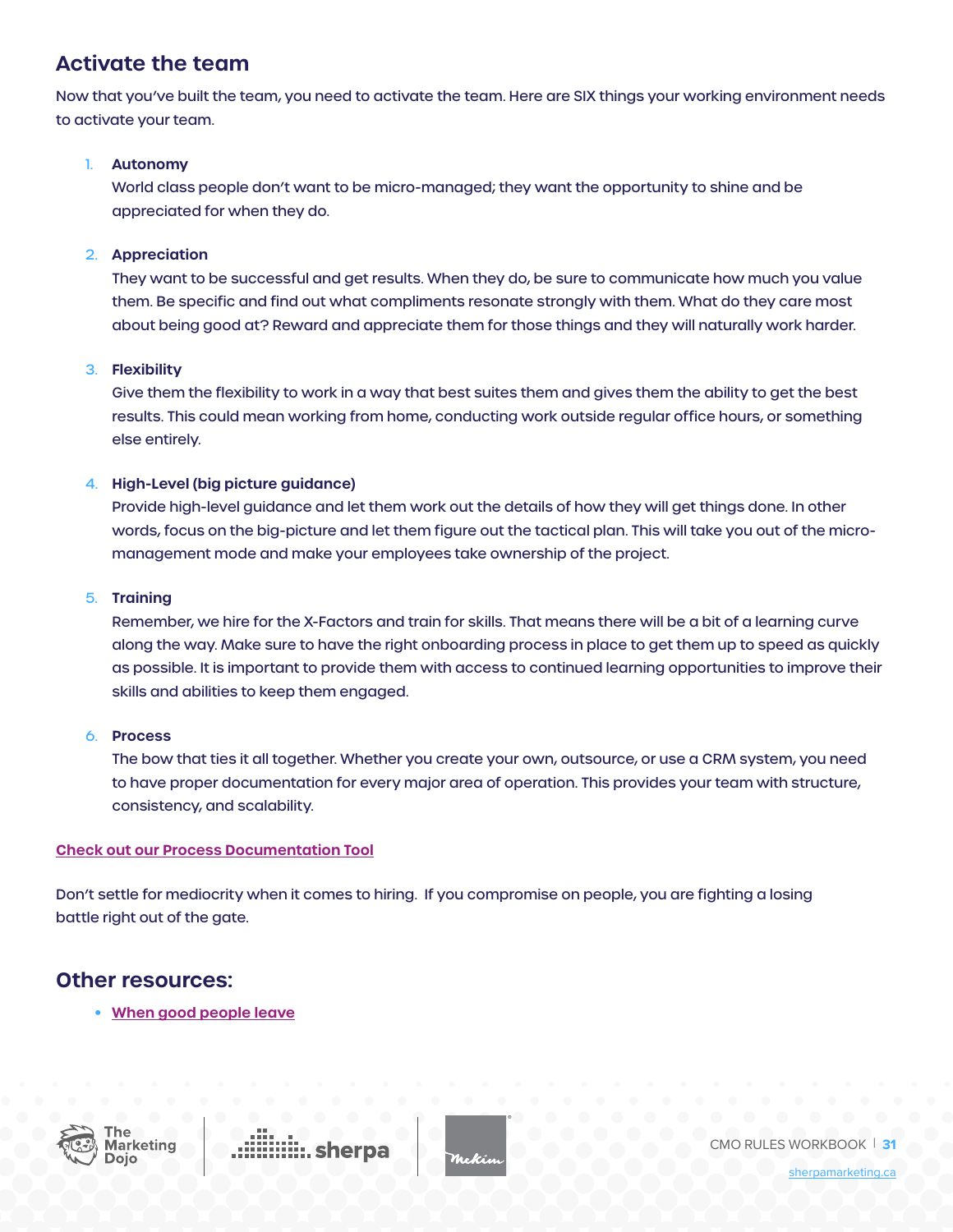### **Action Items:**

- Review your current team and environment.
- Go over the hiring process with your HR team or the person responsible for HR and indicate the qualities you are looking for in candidates that go beyond education, experience and certifications.
- Develop interview questions accordingly to those qualities.
- Activate your team by:
	- Creating a culture of autonomy instead of micromanagement
	- Find out what ways your team likes to be appreciated
	- Open the door to more flexibility, have an honest conversation with your team and find out if there is a small change that would make them happier or would suit their lifestyle better.
	- Keep things high-level and let your employees take ownership of projects.
	- Make it abundantly clear that training and education is of utmost importance to the organization and go further and make sure to remind them periodically. Let them know what the procedure is for requesting permission to have the company pay for a course or to take time off work for training etc.
	- Create a process download the **[Process Documentation Index](https://docs.google.com/spreadsheets/d/1s5fxGnf76AX7tprGENKQG8vWZLaFdWu1JRJQjnQOm5A/edit#gid=0)** and watch **[CMO Problem #3: You're relying on People as a Process](https://www.sherpamarketing.ca/dojo/the-problems)** from our CMO Problems series
	- Create a process create processes for hiring and other steps for creating and developing a world-class team.

### **Notes**



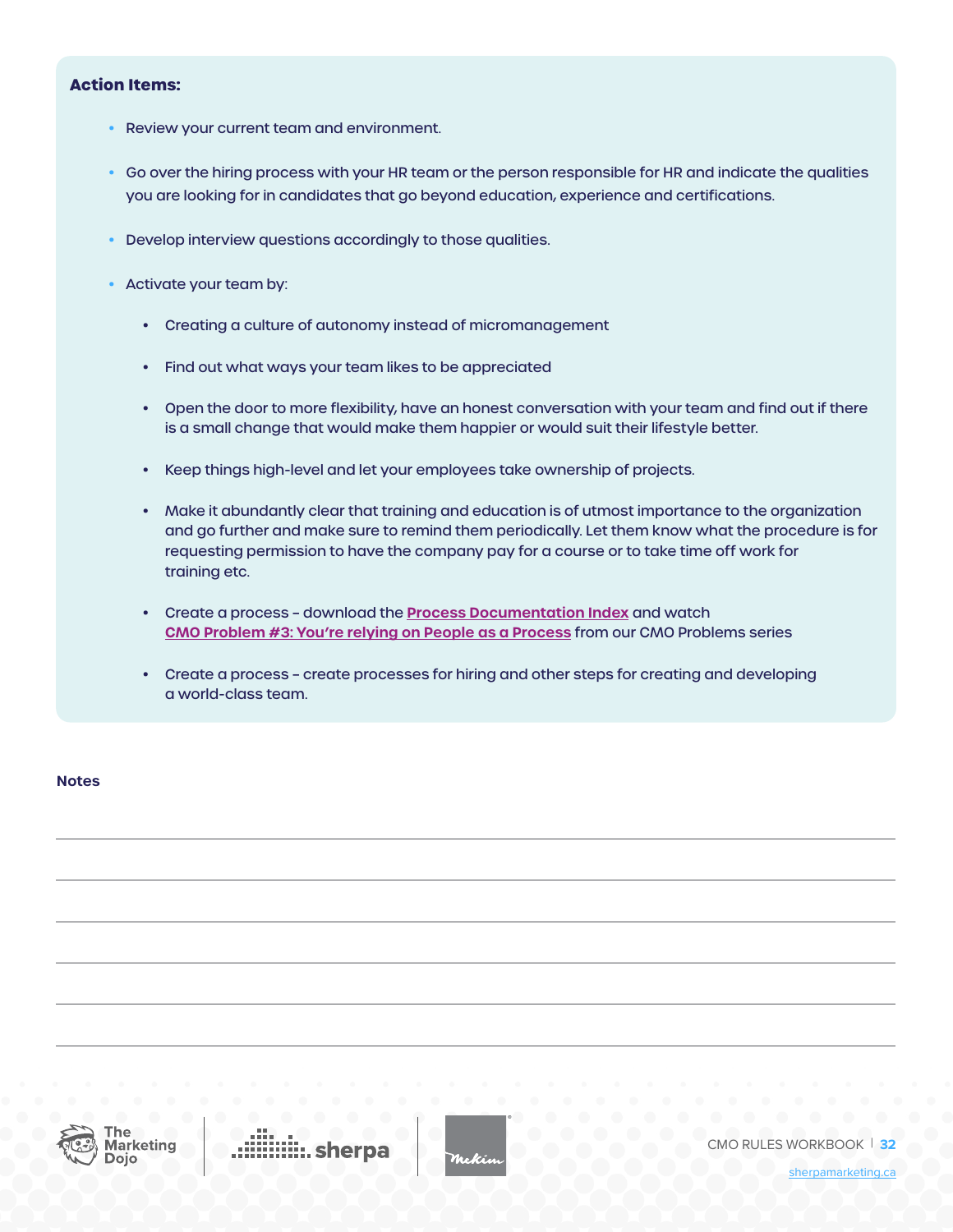## <span id="page-32-0"></span>**Give Clear Marketing Briefs**

Get more out of your Marketing agency with amazing marketing briefs.

What should you include in your brief? Without doing the homework, you cannot provide the details and the numbers that will help you and your marketing agency succeed.

Here is our list of things you should include in your marketing brief:

### 1. **Your objectives**

State the objectives of the project and state a short background on how it came about.

### 2. **Your Story**

Tell the agency about your company. Not necessarily your history, but who you help, what problems you solve and how you do it. Also include who your top competitors are and what (you believe) your competitive advantage is.

### 3. **Your Target Market**

The agency will want to know your customer avatar (also known as your Target Audience or Buyer Personas) – who they are, where they are located, what's important to them. As well as your Average Customer Value – 12 month and lifetime value.

#### 4. **Your desired outcome**

What do you want your agency to deliver? What is it you want to drive? Is it traffic, awareness, leads, customers, etc.? Do you have targets in mind? Like number of leads per month, cost per lead, cost per application. It especially helps if you can reverse engineer what an outcome is worth to your business. Then you can set a target campaign ROI.

#### **Example:**

If a customer is worth \$5,000 and you get one new customer for every 10 qualified leads, you should be able to pay \$500 to get a new lead. If you target a 3-to-1 ROI, you should be able to pay \$170 for a qualified lead. This is a wonderful time to walk the agency through your funnel. No matter what the objectives are for the campaign, you want them to help you get more customers in the long run if they understand what the steps are in the buying cycle, they are more likely to come to you with ideas in the future.



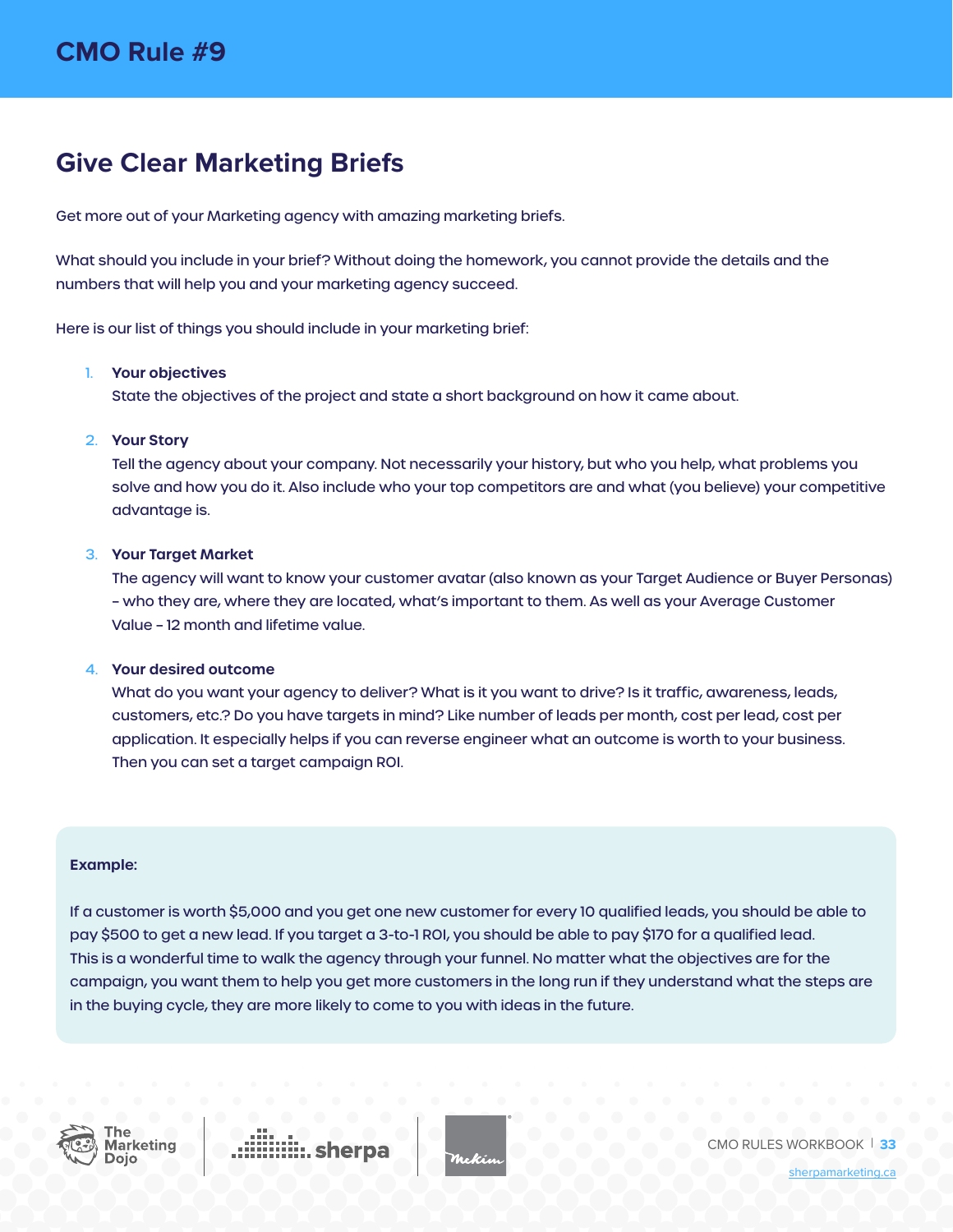### 5. **Your details**

You should touch on these major details.

- Your budget
- Timeframe
- Any non-negotiables
- Tell them you will send the Brand Guidelines and
- Make sure to leave the meeting with defined the next steps and a timeline

### 6. **Your inspiration and motivation**

Pump the agency up by explaining to them why this matters to you personally, why you chose them and what it is you see in them as an agency. Give your agency as much freedom as possible.

Hire an agency because you want access to their marketing knowledge and experience. You won't tap into this if you are too prescriptive in your directives and constraints with how you deliver the brief.

A good agency is an extension of your company.

### **Other resources:**

**[Getting the most of our your creative agency](https://www.sherpamarketing.ca/getting-the-most-out-of-your-creative-agency-605
)**

### **Action Items:**

- Create a new marketing brief template with the following items:
	- Objectives
	- Your story
	- Your target market
	- Your desired outcome
	- Your campaign/project details
	- Your inspiration and motivation



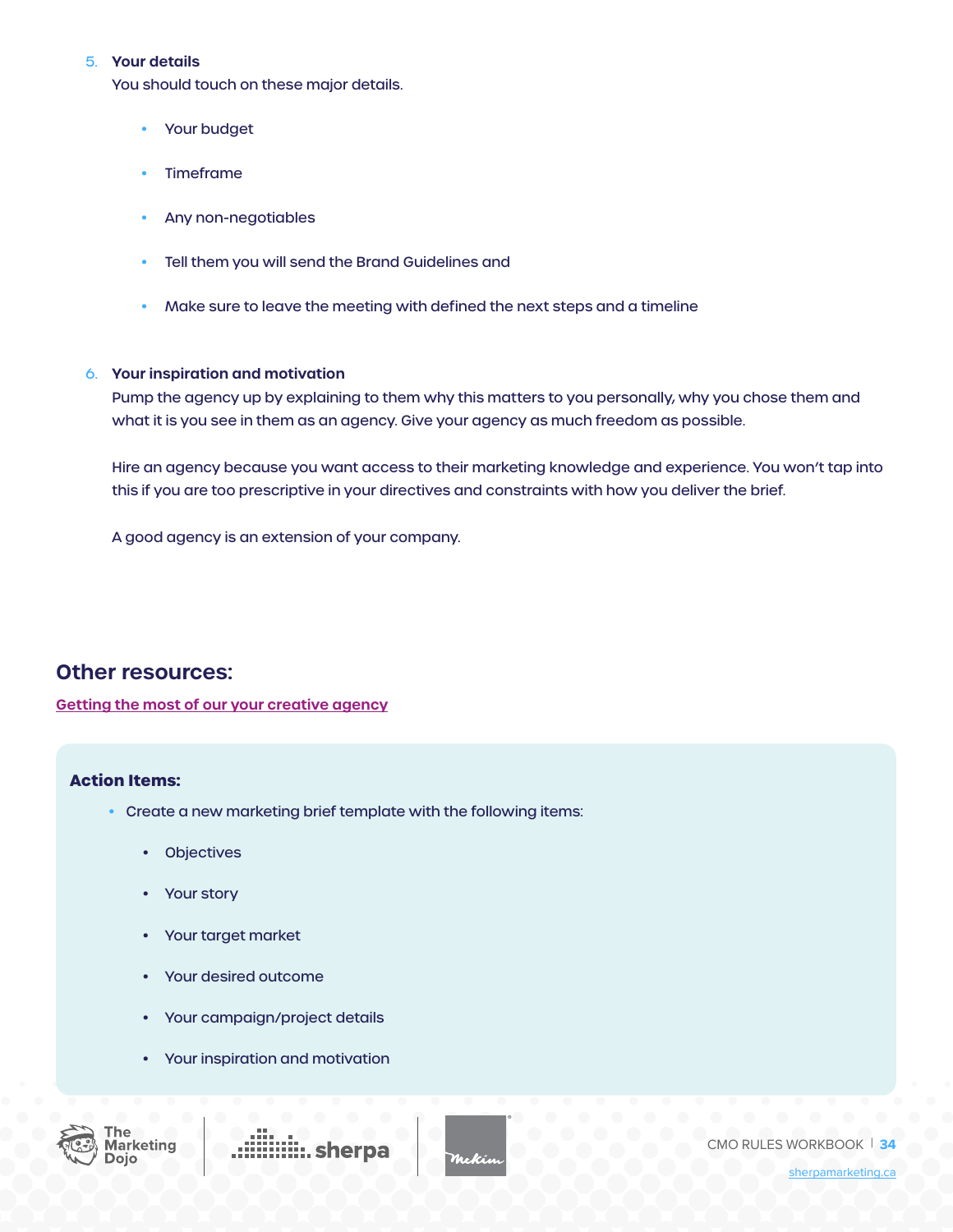| the companies of the companies of the companies of the companies of the companies of the companies of the companies |  |
|---------------------------------------------------------------------------------------------------------------------|--|





CMO RULES WORKBOOK | **35**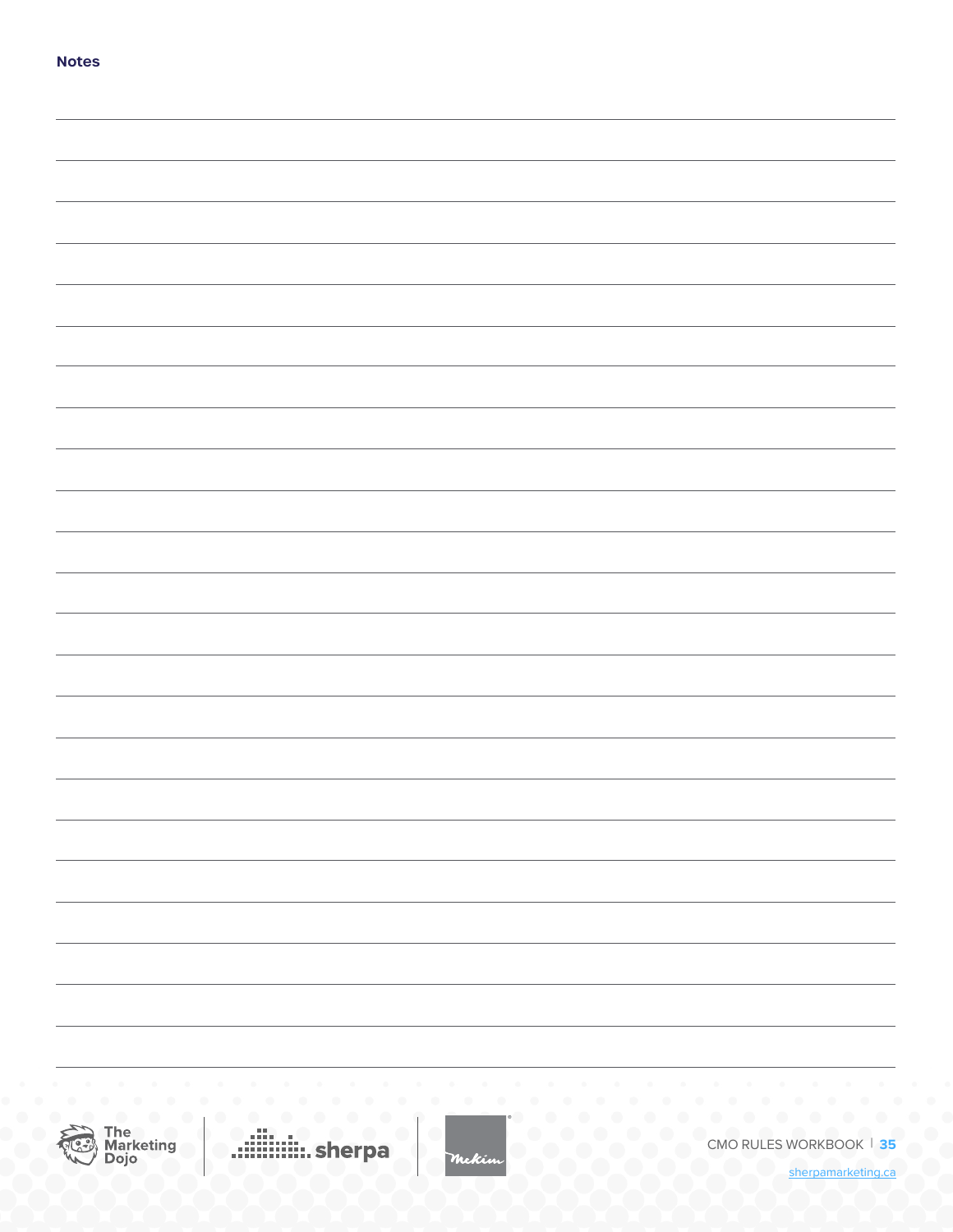## <span id="page-35-0"></span>**Plan Your Ideal Week**



What would you do with an extra 4-6 hours a week to further the cause of your marketing department? How much would you be willing to invest if you were guaranteed to get those 4-6 hours per week?

It all starts with planning your ideal week.

Here is our process for planning your ideal week and gaining back time in your calendar.

3 Steps to take to gain back your time:

- 1. Track your time for 2 weeks.
	- a Get a timer, set it for 15 minutes intervals, then jot down a short description of what you did after the timer goes off in a spreadsheet document. Be brutally honest with yourself and write down exactly what you did - so don't inflate your time or lie. Do this for 2 weeks.
	- b Once you have all your notes written in a spreadsheet tool, add a new column and start to categorize your time and tasks together.
- 2. Condense and offload, outsource, automate or delegate.
	- a Start by writing down a list everything you do each week, write down anything that takes at least one hour of your time a week. This can be pulled from the categories you created in Step 1.
	- b Put an "X" beside any item that you don't want to be part of your ideal week. Those are your target items to download or offload.
	- c For each "X" item, ask yourself.
		- Does this need to be done?
		- Who else on the team can do this?
		- Can we automate it? (See CMO Rule #4: Use automation)
	- d General rule, if it saves you at least 2 hours per month and it costs less than a  $\frac{1}{4}$  of the time it saves you based on your effective hourly salary, then buy it! Create a plan, identify specific action items to get things off your plate, then add them to another column in your spreadsheet document, then finally prioritize your list based on what will save you the most time and what's the easiest to implement.



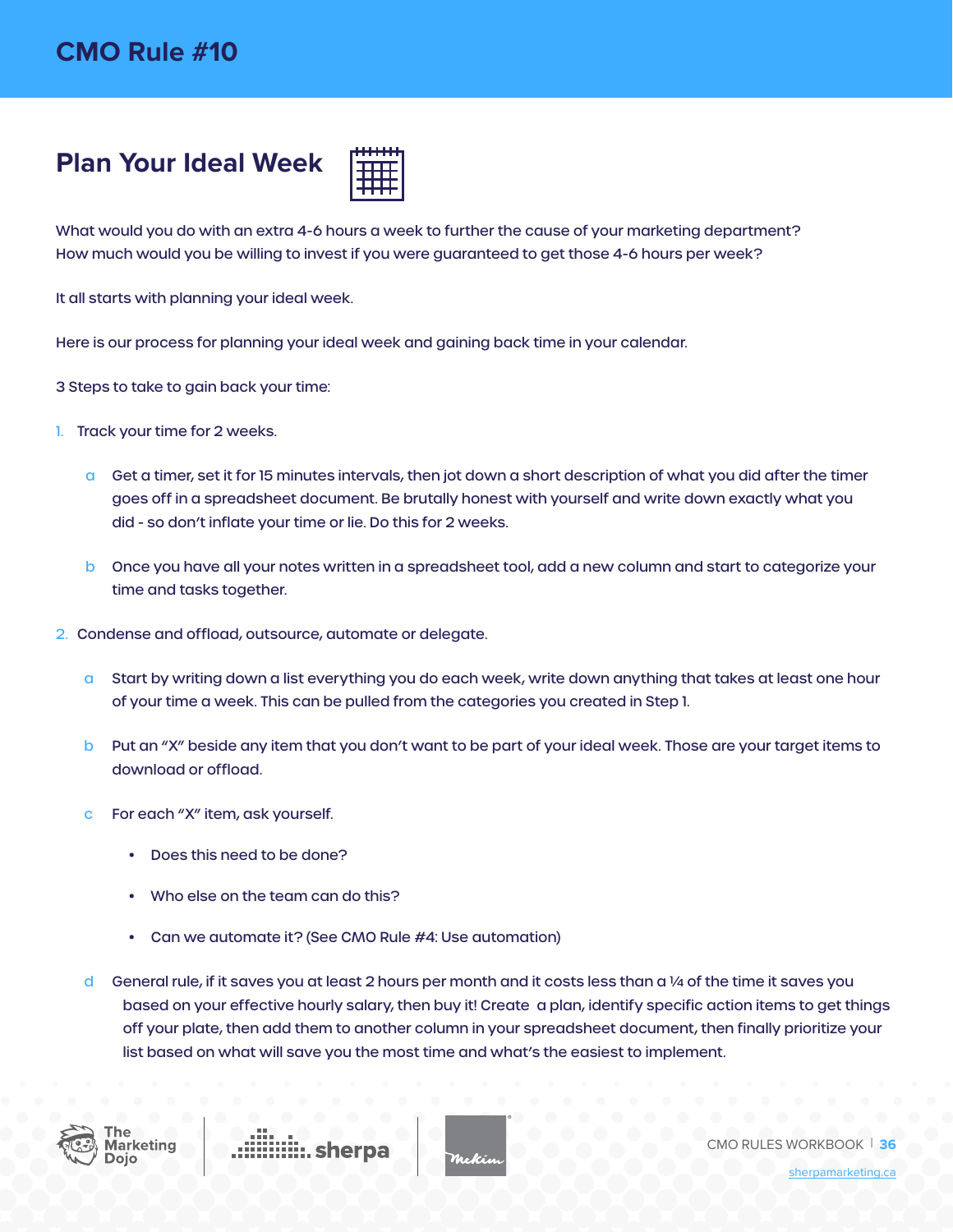- 3. Design your ideal week.
	- a Take the list of remaining weekly tasks/activities from Step 2 and add to it all the things you wish you could do if you had time. You should be left with a wish list.
	- b Pull out a weekly scheduling tool and start plugging things in. Try to think in 90-minute blocks of times as much as possible. Doing work in blocks of time is more productive and produces higher quality end results.

## **Quick tips:**

- Schedule as many regular team meetings on the same day as you can
- Add a few blocks for meeting prep or thinking time
- Block off time for Head-down concentrated work
- Don't forget to add non-work items.

### **Other resources:**

**[Plan your ideal week](https://www.sherpamarketing.ca/cmo-rule-10-plan-your-ideal-week-600)**

**[Time-Tracking: A guide to boosting productivity](https://www.sherpamarketing.ca/getting-the-most-out-of-your-creative-agency-605)**

### **Action Items:**

- Pick a 2-week period to do this exercise
- Set a timer for every 15 minutes and track your time for those 2 weeks
- Review what you're doing with your time and group items together
- Offload items/activities see where you can offload some of your items
- Design your ideal week create your ideal week in blocks of time and don't forget to include non-work items as well.



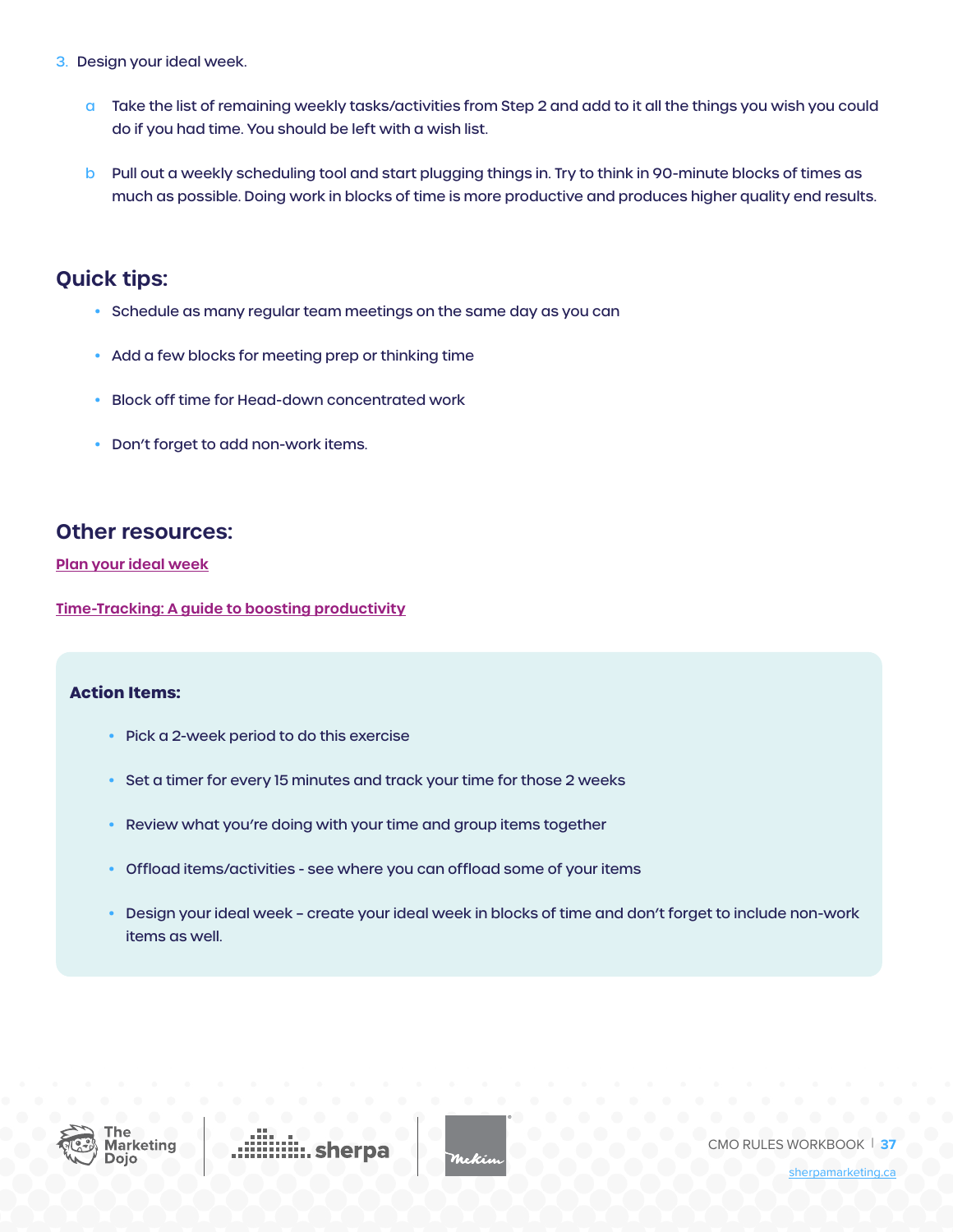| the companies of the companies of the companies of the companies of the companies of the companies of the companies |  |
|---------------------------------------------------------------------------------------------------------------------|--|





CMO RULES WORKBOOK | **38**